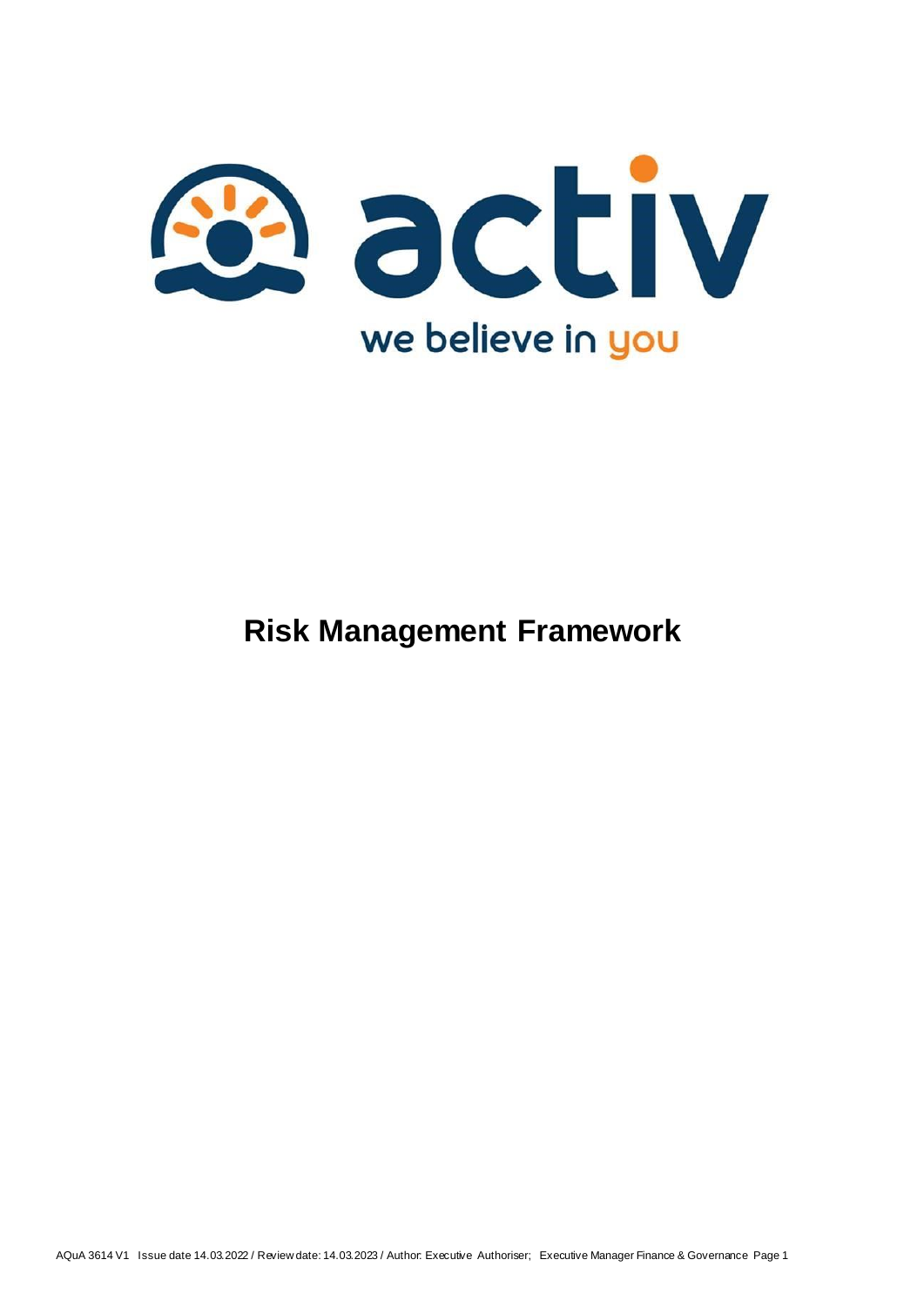#### **Table of Contents**

| Scope |  |
|-------|--|
|       |  |
|       |  |
|       |  |
|       |  |
|       |  |
|       |  |
|       |  |
|       |  |
|       |  |
|       |  |
|       |  |
|       |  |
|       |  |
|       |  |
|       |  |
|       |  |
|       |  |
|       |  |
|       |  |
|       |  |
|       |  |
|       |  |
|       |  |
|       |  |
|       |  |
|       |  |
|       |  |
|       |  |
|       |  |
|       |  |
|       |  |
|       |  |
|       |  |
|       |  |
|       |  |
|       |  |
|       |  |
|       |  |
|       |  |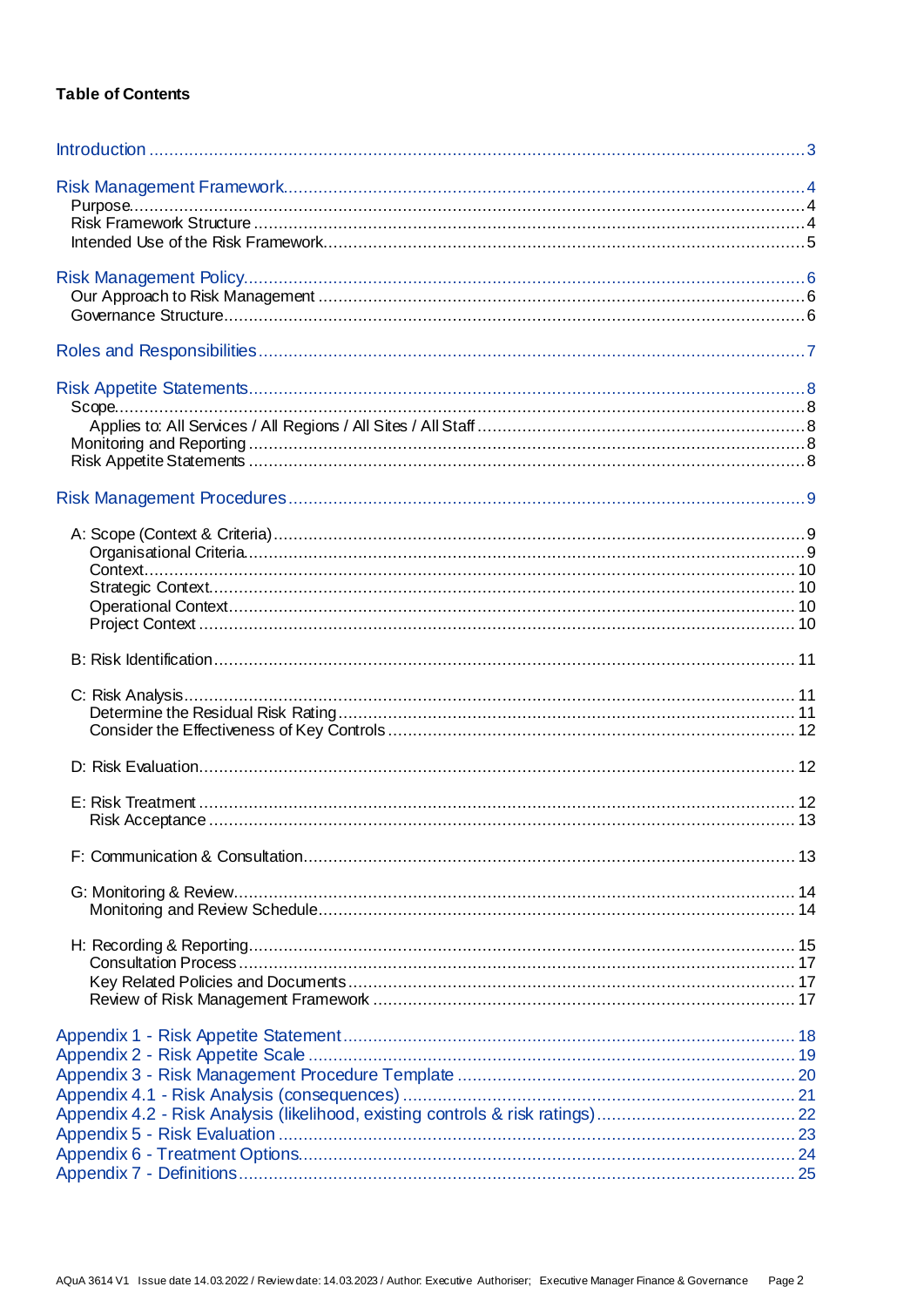## <span id="page-2-0"></span>**Introduction**

Activ's Risk Management Framework consists of:

- Risk Management Policy
- Risk Appetite Statement
- Risk Management Procedures (incl. Risk Assessment)

The framework sets out Activ's approach to the identification, assessment, management, reporting and monitoring of risks.

Good practice risk management includes all staff and teams across Activ adopting Activ's Risk Management Procedures to ensure:

- Good corporate governance
- Compliance with relevant legislation, regulations, and internal policies
- Understanding of uncertainty and its effects on the organisation's objectives and strategies, and understanding Activ's response to that uncertainty

This framework aims to balance a documented, structured, and systematic process with Activ's risk management design principles *(see Figure 1)* along with good practice risk management for Activ's current size, resource availability and complexity.



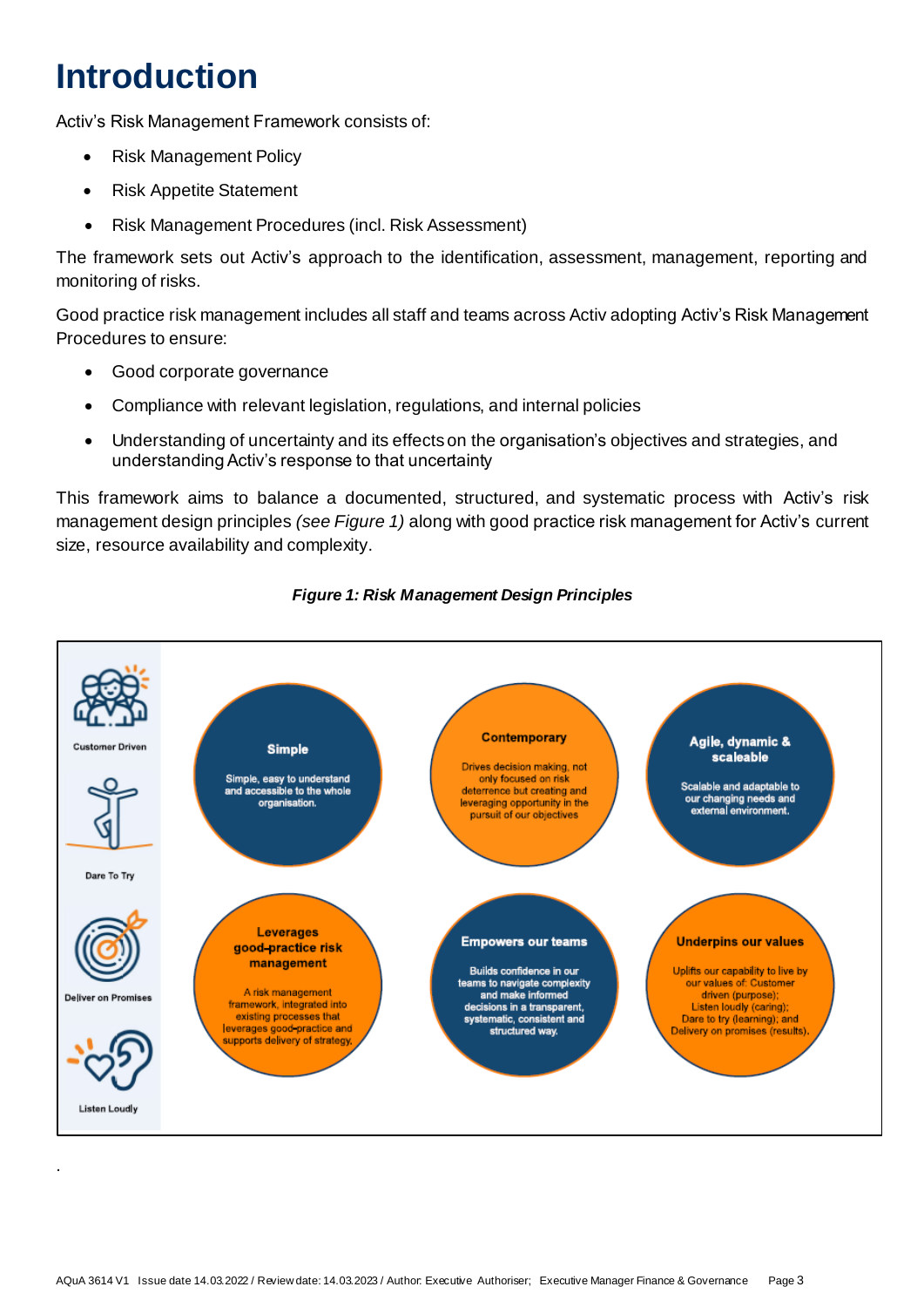# <span id="page-3-0"></span>**Risk Management Framework**

### <span id="page-3-1"></span>**Purpose**

The purpose of the Risk Management Framework is to define Activ's approach to risk, and the objectives, processes, and tools that Activ uses for integrating risk management into business activities.

Activ is committed to having a clear and consistent governance and management approach that ensures effective and appropriate risk behaviours are embedded in its activities and business processes. This will support Activ's ability to achieve the organisation's purpose, vision and strategic objectives and effectively support customers to achieve independence.

Risk management forms part of our strategic, operational, project and line management responsibilities. Good practice risk management will help to ensure that Activ maximises its opportunities, minimises the impact and likelihood of the risks it faces in pursuit of its strategic intent, supports sustainability and the safeguarding of Activ's staff, customers, assets, infrastructure, finances, and reputation.

All staff should feel enabled, not constrained, by the Framework. It is not intended to comprehensively capture all the risk management activities across the organisation but to provide guidance and support to enhance, embed and further integrate good risk management practices and culture across Activ.

## <span id="page-3-2"></span>**Risk Framework Structure**



In developing Activ's risk management framework, consideration was given to relevant standards and guidelines as appropriate (such as AS/NZ ISO 31000:2018 Risk management - Guidelines).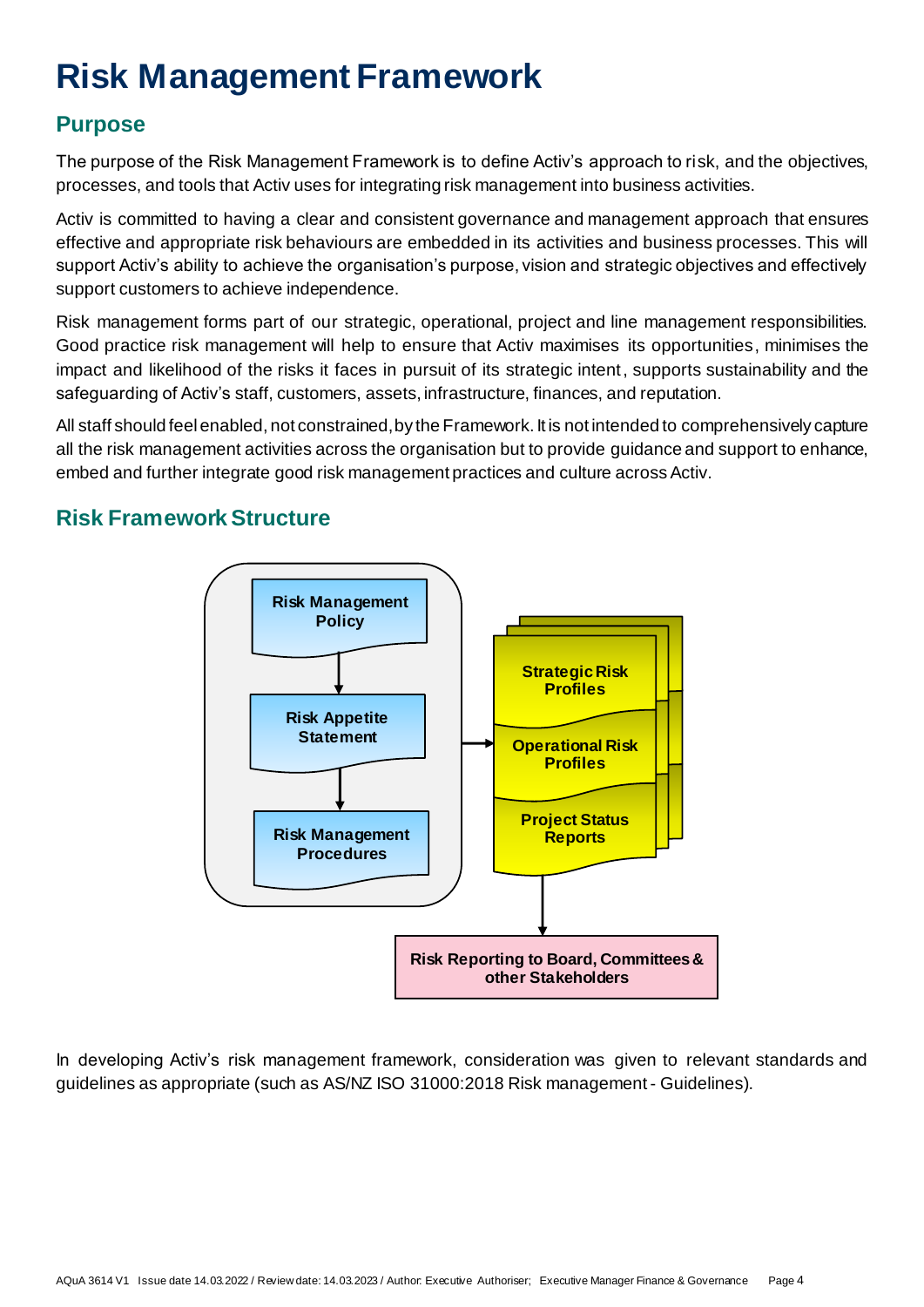## <span id="page-4-0"></span>**Intended Use of the Risk Framework**

To allow Activ to appropriately manage risk across all areas of operations, it is necessary for the Framework to outline four distinct levels of risk management activities: strategic, functional area, operational and project.

This brings together each element of risk management relevant to Activ's strategic context. A multi-layered approach to managing risk and effective control environments is dependent on a process that recognises specific 'objectives' at each level.

This Framework therefore incorporates:

- At the Board and Executive levels, a focus on risks related to achieving Activ's strategic objectives;
- At the Senior Leadership level, a focus on risks related to functional areas and the delivery of business wide functional requirements;
- At the operational level, a focus on operational risks related to the day-to-day operation of Activ's Accommodation, Community and Employment services; and
- As part of project delivery, a focus on risks related to the delivery of project outputs within scope, time, budget, and quality requirements.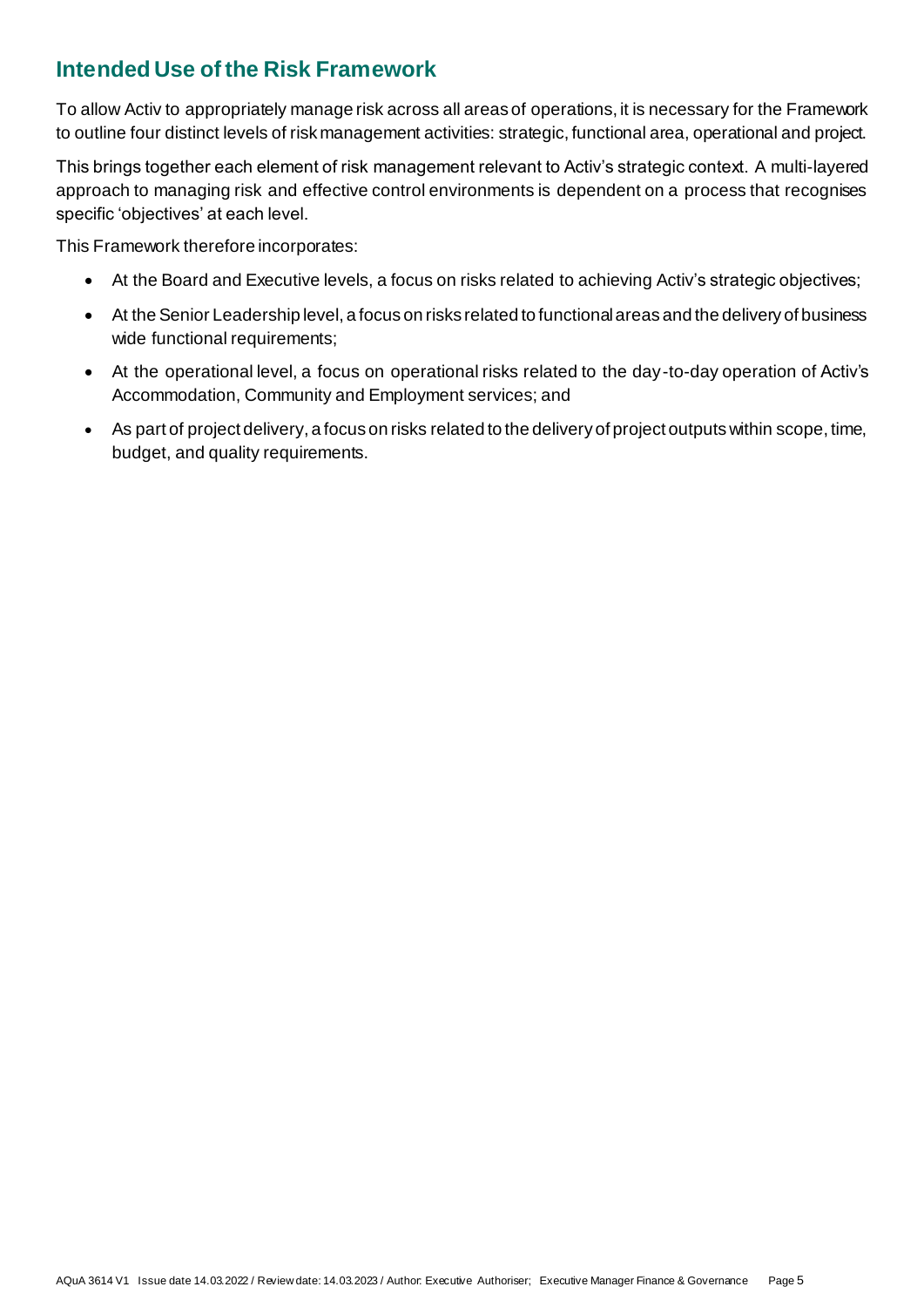## <span id="page-5-0"></span>**Risk Management Policy**

The purpose of this policy is to outline the strategies for effective implementation of this Risk Management Framework and systematic and proactive approaches to the management of risk in accordance with Activ's approved Risk Appetite Statements (Appendix 1).

### <span id="page-5-1"></span>**Our Approach to Risk Management**

Activ is committed to good-practice risk management within Activ to enable:

- Clear understanding of the Board approved appetite for risk from an organisational perspective to guide and support risk management.
- Creating a culture aligned to the organisation's risk appetite, which is embedded throughout the organisation in its activities and business processes.
- Encouraging and empowering staff and our customers in understanding how risk management can assist them in their daily activities to manage uncertainties.
- Protection against reasonably foreseeable risks to the organisation, its staff, customers, and assets.
- Enhancing opportunities and encouraging innovation to achieve Activ's Purpose, Vision and Strategic objectives.
- Continuous improvement relative to Activ's size, resource availability and complexity.
- Compliance with Activ's Constitution (AQuA 96), relevant legislative and regulatory requirements, contractual obligations, industry standards and community expectations.

<span id="page-5-2"></span>Model for effective governance and risk management Activ has adopted a "Three Lines" model for effective risk management and control. This model ensures roles, responsibilities and accountabilities for decision-making are structured to demonstrate effective governance and assurance. By operating within the approved risk appetite and framework, our Board, Executive Management, and other stakeholders will have assurance that risks are managed effectively to support delivery of Activ's Strategic and Operational Plans.

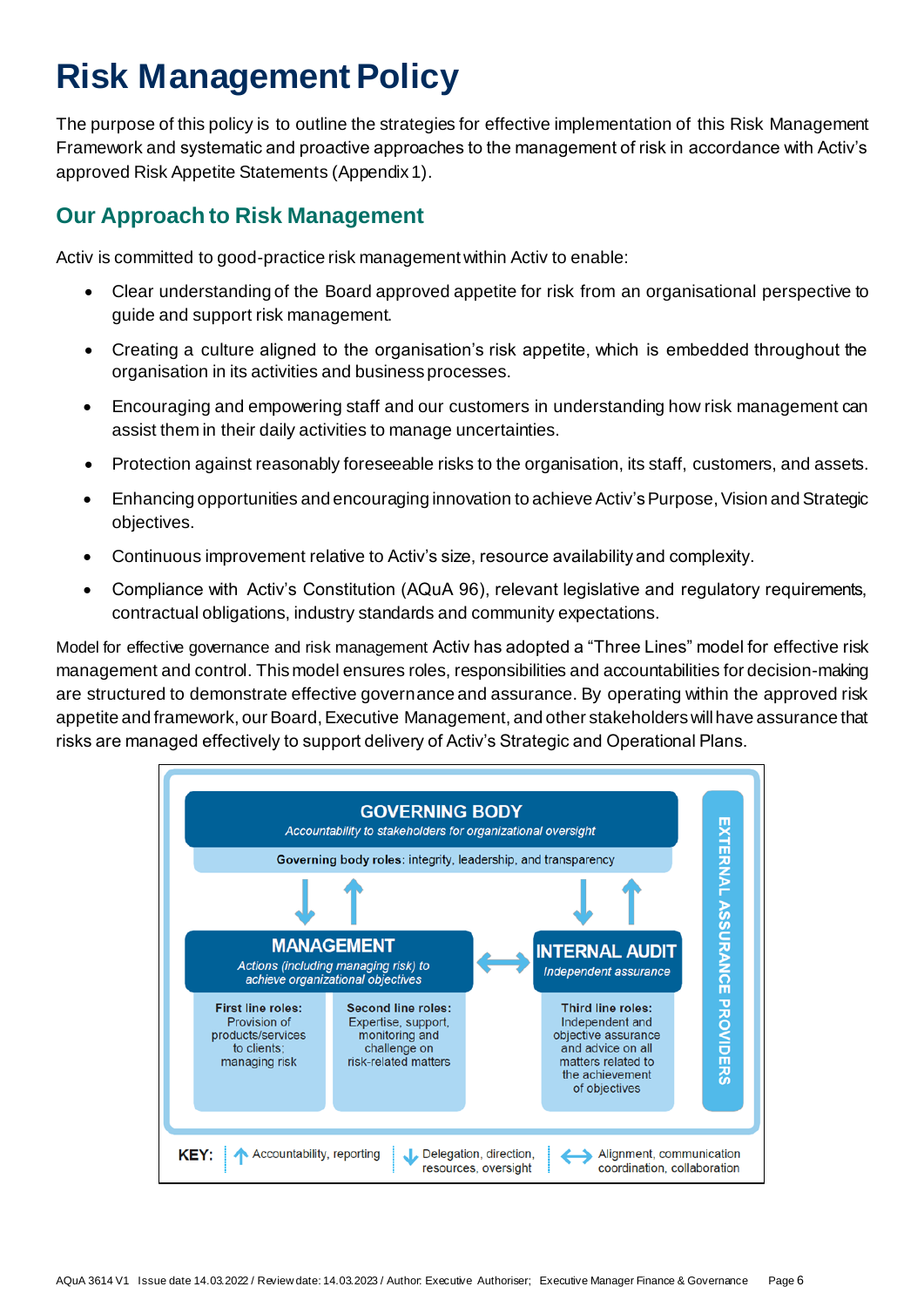## <span id="page-6-0"></span>**Roles and Responsibilities**

The model for effective governance and risk management applies to all staff, volunteers, employees, managers, contractors, sub-contractors, executive and Board of Activ. Key roles will take on responsibilities for assessing, escalating risk and reporting according to the Framework. The summary of the categories and key actions are outlined below.

| <b>MANAGEMENT - FIRST LINE</b>                                                                                                                                                                                                                                                                                                                                                                                                                                                                   |                                                                                                                                                                                                                                                                                                                                                                                                                                                                                                    |                                                                                                                                                                                                                                                                                                                                                                                                                                                                                                                        |                                                                                                                                                                                                                                                                                                                                                                                                                                                                                                                                                                         | <b>Categories as per Three Lines Model</b>                                                                                                                                                                                                                                                                                                                                                                                                                                                                                                                 |
|--------------------------------------------------------------------------------------------------------------------------------------------------------------------------------------------------------------------------------------------------------------------------------------------------------------------------------------------------------------------------------------------------------------------------------------------------------------------------------------------------|----------------------------------------------------------------------------------------------------------------------------------------------------------------------------------------------------------------------------------------------------------------------------------------------------------------------------------------------------------------------------------------------------------------------------------------------------------------------------------------------------|------------------------------------------------------------------------------------------------------------------------------------------------------------------------------------------------------------------------------------------------------------------------------------------------------------------------------------------------------------------------------------------------------------------------------------------------------------------------------------------------------------------------|-------------------------------------------------------------------------------------------------------------------------------------------------------------------------------------------------------------------------------------------------------------------------------------------------------------------------------------------------------------------------------------------------------------------------------------------------------------------------------------------------------------------------------------------------------------------------|------------------------------------------------------------------------------------------------------------------------------------------------------------------------------------------------------------------------------------------------------------------------------------------------------------------------------------------------------------------------------------------------------------------------------------------------------------------------------------------------------------------------------------------------------------|
|                                                                                                                                                                                                                                                                                                                                                                                                                                                                                                  |                                                                                                                                                                                                                                                                                                                                                                                                                                                                                                    | <b>MANAGEMENT - SECOND LINE</b>                                                                                                                                                                                                                                                                                                                                                                                                                                                                                        |                                                                                                                                                                                                                                                                                                                                                                                                                                                                                                                                                                         | <b>GOVERNING BODY</b>                                                                                                                                                                                                                                                                                                                                                                                                                                                                                                                                      |
|                                                                                                                                                                                                                                                                                                                                                                                                                                                                                                  |                                                                                                                                                                                                                                                                                                                                                                                                                                                                                                    | <b>INTERNAL AUDIT</b>                                                                                                                                                                                                                                                                                                                                                                                                                                                                                                  |                                                                                                                                                                                                                                                                                                                                                                                                                                                                                                                                                                         |                                                                                                                                                                                                                                                                                                                                                                                                                                                                                                                                                            |
| <b>All Staff</b>                                                                                                                                                                                                                                                                                                                                                                                                                                                                                 | <b>COMs/Senior</b><br><b>Leaders</b>                                                                                                                                                                                                                                                                                                                                                                                                                                                               | <b>Governance &amp; Risk</b><br>Team                                                                                                                                                                                                                                                                                                                                                                                                                                                                                   | <b>Executive Team</b>                                                                                                                                                                                                                                                                                                                                                                                                                                                                                                                                                   | <b>Board</b>                                                                                                                                                                                                                                                                                                                                                                                                                                                                                                                                               |
| • RMF appliesto all<br>staff<br>• Expected to be<br>aware of risks<br>• Highlight or escalate<br>areas of risks or<br>concernsto their line<br>manager<br>• Follow appropriate<br>controls& risk<br>mitigation plans                                                                                                                                                                                                                                                                             | • Drive embedding &<br>management of RMF<br>approach within their<br>functional or work<br>areas<br>• Communicate &<br>implement the RMF<br>within their functional<br>or work areas<br>• Analyse & discuss<br>emerging risks, issues<br>& trends within their<br>functional or work<br>areas<br>• Own & manage<br>functional or work area<br>operational risks, to                                                                                                                                | • Championing the RMF across<br>Activ, including providing<br>advice, training & guidance as<br>required<br>• Supporting the Executive<br>Team in reviewing &<br>documenting strategic &<br>organisational extreme/high<br>operational risks, including<br>action plansfor improved<br>mitigation<br>• Assisting the Executive Team<br>in overseeing compliance &<br>assurance activities for the<br>Risk Management Framework<br>(incl Policy, Risk Appetite<br>Statements & Procedures)<br>across Activ, as required | • Promote embedding of Risk<br>Management approach &<br>culture<br>• Drive organisation wide<br>communication &<br>Implementation of RMF<br>• Review effectiveness &<br>appropriateness of RMF, &<br>submit proposed<br>amendmentsto ARGC<br>• Accountability for managing<br>& monitoring strategic and<br>organisational risks,<br>ensuring appropriate<br>management & reporting<br>via action plansfor<br>improved mitigation                                                                                                                                       | • Review & approve Risk<br>Management Framework<br>(RMF)<br>• Oversight of Strategic<br><b>Risks</b><br>• Annual Review &<br>Approval of top Strategic<br><b>Risks</b><br>• Annual Review of top<br><b>Operational Risks</b><br>• Annual Appointment of<br>Independent External<br>Auditorsto complete<br>financial statement<br>review                                                                                                                                                                                                                    |
| <b>Team Leaders</b><br>& Site Mgrs                                                                                                                                                                                                                                                                                                                                                                                                                                                               | ensure appropriate<br>management&<br>reporting, along with<br>action plansfor<br>improved mitigation                                                                                                                                                                                                                                                                                                                                                                                               | • Support & enable risk<br>management reporting to<br>Senior Leaders, Executive<br>Team, Audit, Risk&                                                                                                                                                                                                                                                                                                                                                                                                                  | • Analysing & discussing<br>emerging strategic and<br>organisational risks, issues,<br>and trends                                                                                                                                                                                                                                                                                                                                                                                                                                                                       | Audit, Risk &<br><b>Governance</b><br><b>Committee</b>                                                                                                                                                                                                                                                                                                                                                                                                                                                                                                     |
| • Analyse & discuss<br>emerging risks,<br>issues & trends<br>within their<br>functional or work<br>areas<br>• Own & appropriately<br>manage functional<br>or work area risks<br>• Support COMsto<br>incorporate riskinto<br>everyday business<br>activities, & assist<br>COMs in appropriate<br>site management &<br>reporting, along with<br>action plansfor<br>improved mitigation<br>• Expected to<br>understand the<br>components of risk<br>management<br>procedure, through<br>development | • Ensure identified<br>controls that mitigate<br>risk exist, are used &<br>rated within risk<br>assessments<br>• Review the status of<br>action plansfor<br>improved mitigation<br>within their functional<br>or work area<br>• Ensure risk-related<br>decisions& actions are<br>documented<br>appropriately within<br>their functional or work<br>areas<br>$\bullet$ Incorporate risk<br>managementinto<br>everyday business<br>activities & systems,<br>within their functional<br>or work areas | Governance Committee &<br><b>Board</b><br>• Assisting the Executive Team<br>in reporting requirements for<br>risk matters, or RMF changes<br>to ARGC<br>• Assisting Executive Team in<br>coordinating internal &<br>external audits<br><b>QSHE &amp; Complaints</b><br>• Undertake internal audits to<br>identify level of compliance to<br>procedures and processes<br>and focusing on continual<br>improvement.<br>• Reporting performance from<br>internal auditsto Executive<br>Team, ARC and Board.<br><b>RSM</b> | • Ensuring identified controls<br>that mitigate risk exist &<br>rate appropriately within risk<br>assessments<br>• Hold Senior Leaders/<br>Managers accountable for<br>implementing & managing<br>the RMF, & documenting as<br>required within their<br>functional areas<br>• Review the status of action<br>plansforimproved<br>mitigation & audit<br>recommendations<br><b>CEO</b><br>• Promote embedding of Risk<br>Management Approach<br>• Overall accountability for<br>Activ's risk & compliance<br>management<br>• Holding Executive<br>Managersaccountable for | • Setting Risk Appetite<br>• Review effectiveness of<br>RMF & submit proposed<br>amendmentsto Board<br>for approval<br>• Oversight of RMF<br>implementation &<br>adequacy of controls<br>• Monitoring extreme/high<br>level strategic &<br>organisational<br>operational residual risks<br>• Oversight of internal<br>audit plan &<br>internal/external audits<br>• Monitoring insurable<br>risks where applicable<br>Reviewing and<br>$\bullet$<br>monitoring key<br>requirements of<br>legislative, constitutional<br>and other governance<br>compliance |
|                                                                                                                                                                                                                                                                                                                                                                                                                                                                                                  |                                                                                                                                                                                                                                                                                                                                                                                                                                                                                                    | • Independent external audits.<br>• RSM consultants deliver<br>some internal audits.                                                                                                                                                                                                                                                                                                                                                                                                                                   | implementing RMF &<br>strategy delivery                                                                                                                                                                                                                                                                                                                                                                                                                                                                                                                                 |                                                                                                                                                                                                                                                                                                                                                                                                                                                                                                                                                            |

In reference to diagram there are numerous External Assurance Providers including NDIS, for HALAL certifications, and Department of Communities. All managers to adopt a proactive approach to identifying and managing risks by implementing practical management treatment action plans to mitigate risks and positioning to take advantage of opportunities where appropriate.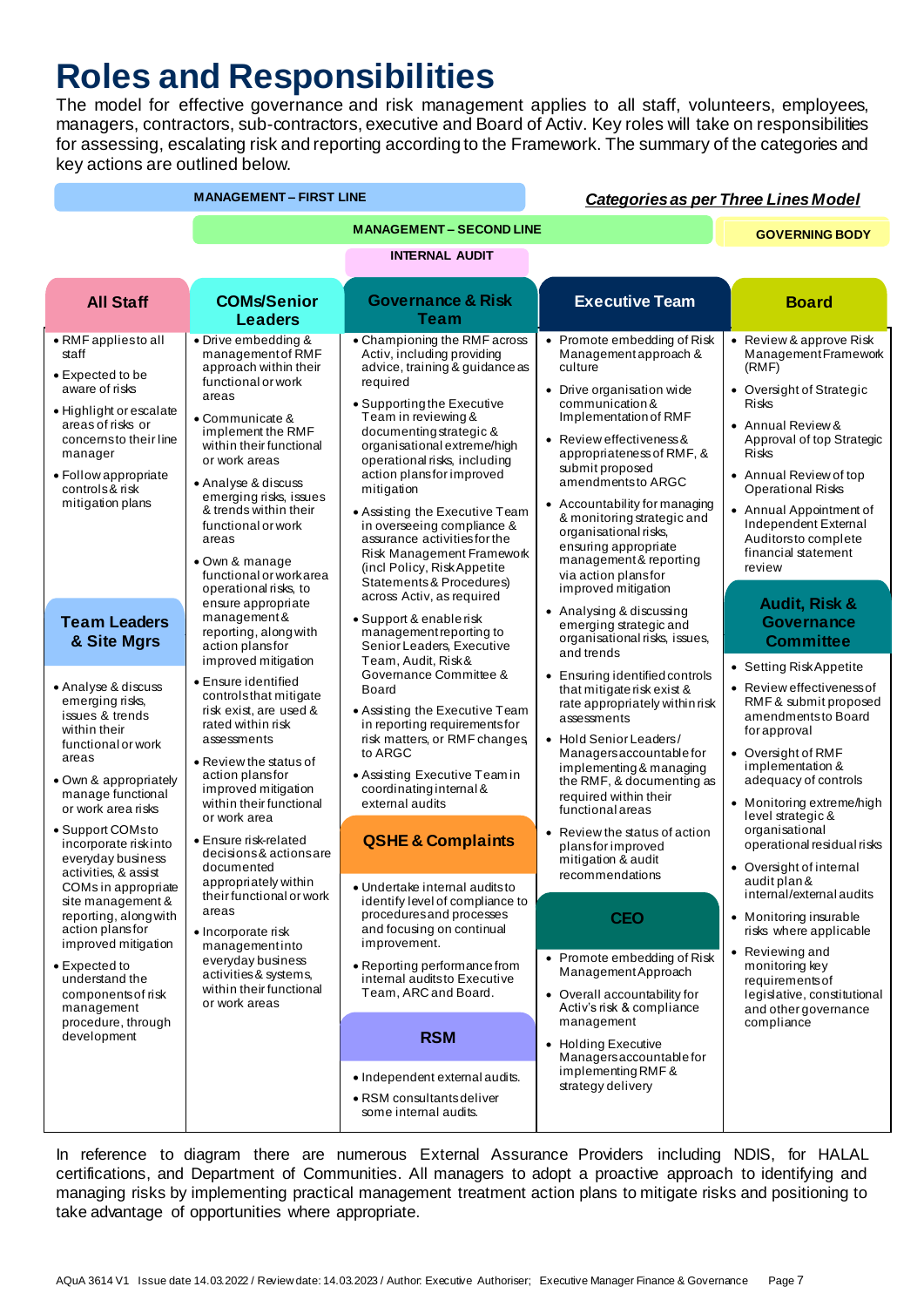## <span id="page-7-0"></span>**Risk Appetite Statements**

The purpose of this Risk Appetite Statements ("Statement") is to specify the amount of risk the Board is willing to accept and which it can reasonably expect to manage successfully in pursuit of Activ's vision, mission, and long-term strategic objectives. For management it sets the boundaries for risk the Board will tolerate in Activ's day to day activities and should be used to guide the organisation towards meeting strategic intent.

Activ's approach to risk taking considers that a balanced assessment should be taken when considering risks. In some circumstances there may be a greater threat to Activ's strategic achievements by doing nothing rather than by taking on a particular course of action and its associated risks e.g. a failure to re act to significant shifts in government policy.

## <span id="page-7-1"></span>**Scope**

#### <span id="page-7-2"></span>**Applies to: All Services / All Regions / All Sites / All Staff**

Whilst the risk appetite statements (Appendix 1) are necessarily broad in their guidance, they offer insight to Activ staff about:

- the areas where they should feel comfortable about embracing risk and being innovative
- the areas where caution is required, and they should be conservative in the level of risk adopted in carrying out their activities
- risk areas or activities outside of the Delegation of Authority Policy or where the Board has set firm boundaries and clearly requires Executive and management to consult with the Board before proceeding.

These insights inform a range of activities including policy development, delegation setting and setting of key performance indicators.

## <span id="page-7-3"></span>**Monitoring and Reporting**

Management and the Executive are required to manage risk in a manner consistent with the Board's appetite for risk or to notify the Board where further action, decision making and/or escalation is necessary.

Any proposed activities or projects that materially exceed Activ's risk appetite are required to be reported to the Board.

## <span id="page-7-4"></span>**Risk Appetite Statements**

Activ's Risk Appetite for each of Activ's strategic risk categories is provided in the table in Appendix 1. Activ's risk appetite is multifaceted, reflecting the broad obligations that Activ has to its customers and the range of services delivered as part of its operational activities.

The risk appetite statements below should be read in conjunction with the risk appetite scale in Appendix 2.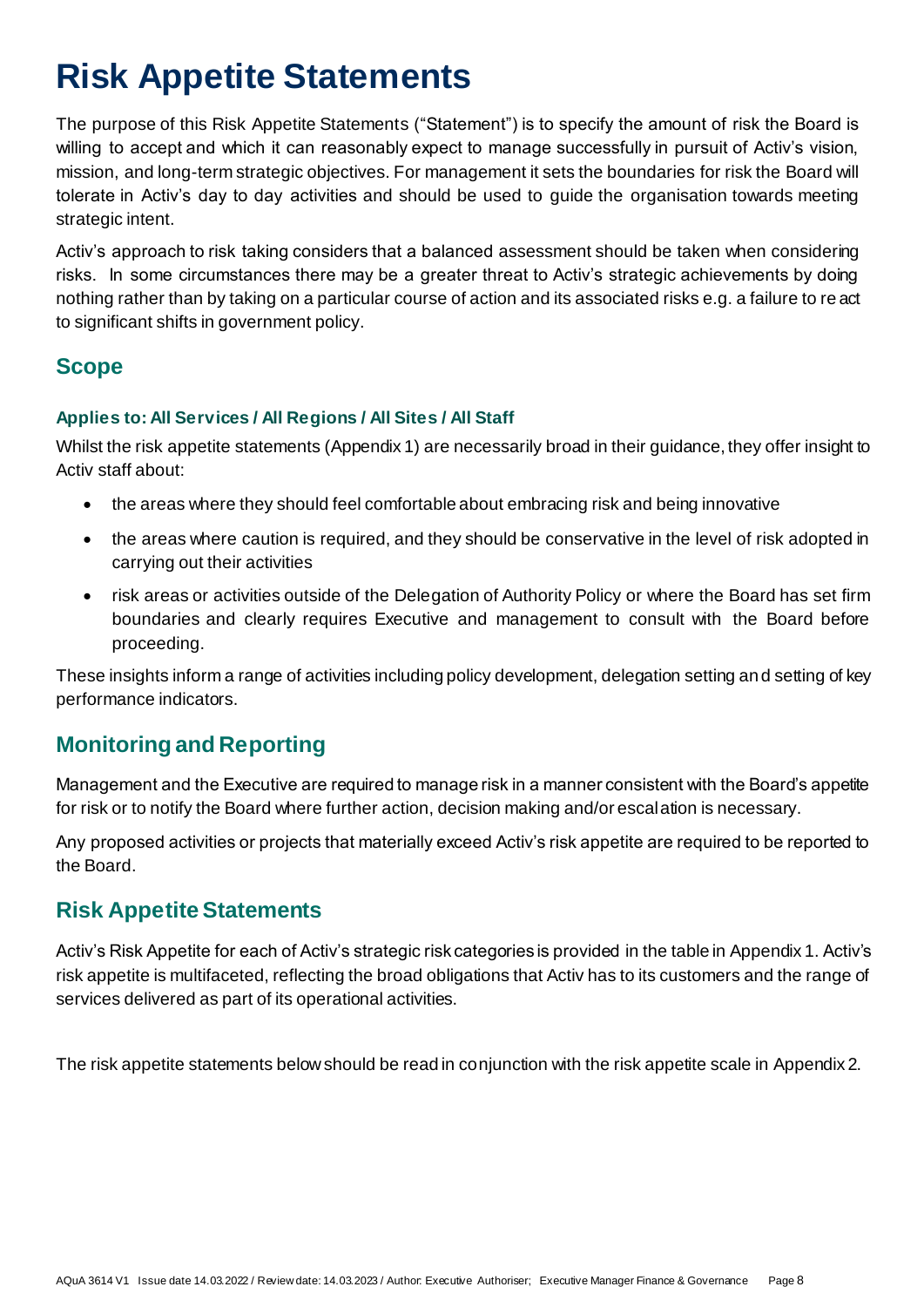## <span id="page-8-0"></span>**Risk Management Procedures**

All areas of Activ are required to assess and manage their risk on an ongoing basis, within their functional/operational or work areas.

In general, risks need to be:

- Representative of Activ's material risks relevant to logical categories within each area/site/function of the business.
- Reviewed regularly so that they remain current.
- Maintained in the standard format.

This process is supported using information inputs, workshops, and ongoing business engagement.

The risk management process is standardised, to ensure consistency and comparability, across all areas of Activ. The following diagram outlines that process, followed by commentary providing broad descriptions of each step from A to H (to aid the completion of a Risk Management Procedure template in Appendix 3).



*Risk Management Process Diagram*

## <span id="page-8-1"></span>**A: Scope (Context & Criteria)**

The risk management process may be applied at different levels (e.g. strategic, operational, functional, project, site), and it's important to be clear about the scope under consideration; formed by organisational criteria and context.

#### <span id="page-8-2"></span>**Organisational Criteria**

Tailored as relevant for Activ, these include the matrices and tables in the sections below for Risk Analysis (Appendix 4.1 and 4.2) and Risk Evaluation (Appendix 5).

To enable consistent and comparable risk information to be developed and considered within planning and decision-making processes, all risk assessments are to utilise these Risk Analysis and Risk Evaluation matrices/tables across Activ.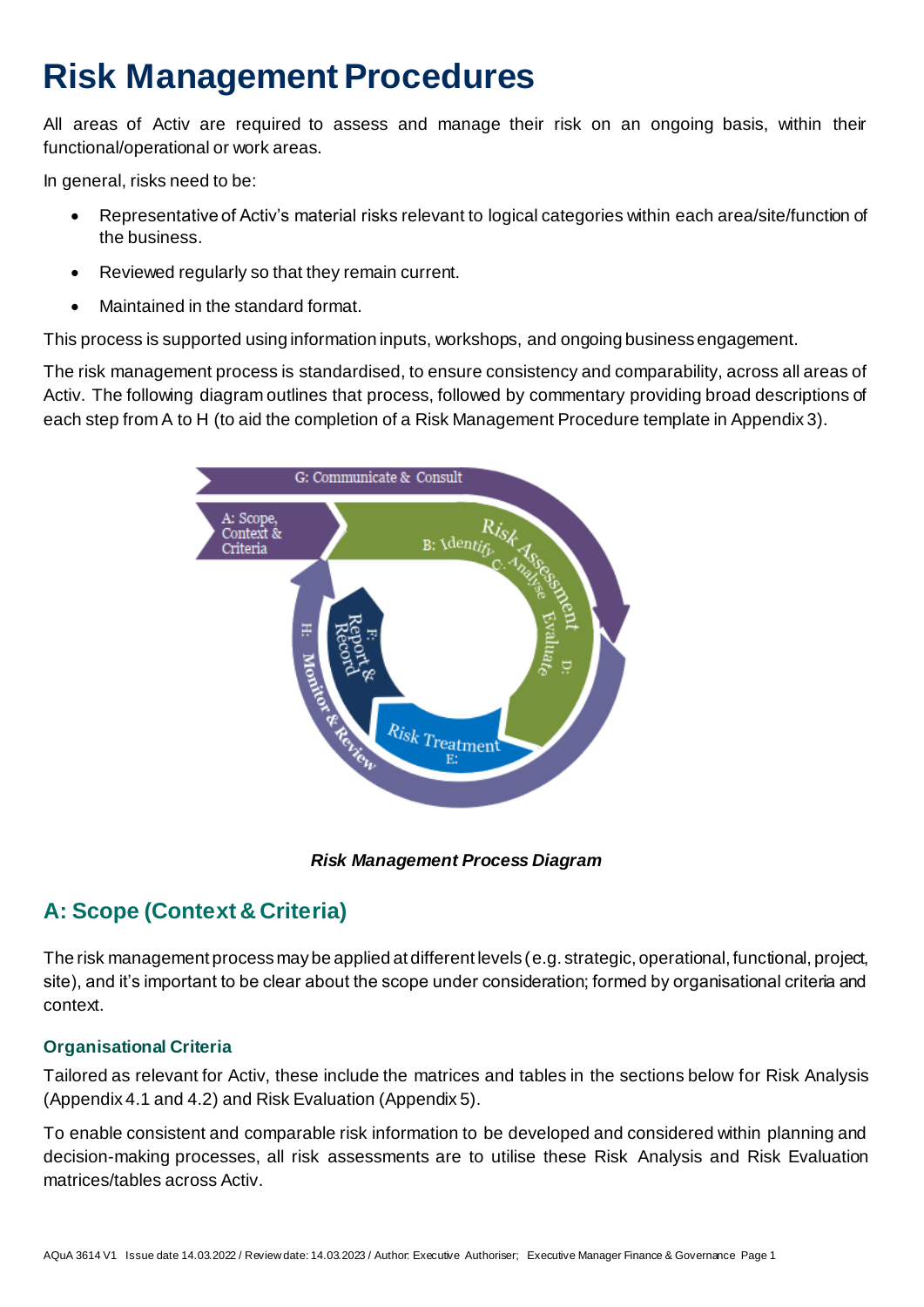#### <span id="page-9-0"></span>**Context**

Risk management is integrated in management and business processes to ensure the goals and objectives of Activ are met. Therefore, risk management must be placed into both a strategic and operational context, and consideration given to both internal and external source factors.

In addition to understanding what is to be assessed, it is also important to understand who the key stakeholders are or areas of expertise that may need to be included in the risk assessment.

Activ has three main context levels for risk assessment:

#### <span id="page-9-1"></span>**Strategic Context**

These risks are associated with achieving the organisation's long-term objectives and may include consideration of the following:

- Impact of key drivers and trends
- Environment Scan / SWOT Analysis
- External Stakeholder Analysis
- Strategies / Objectives / Goals
- Organisational Values / Vision

The Board own strategic risks, and delegate responsibility for management and treatment to the Executive Team.

#### <span id="page-9-2"></span>**Operational Context**

These risks are associated with Activ's day to day activities, functions, infrastructure, and service delivery. Prior to identifying operational risks, the operational area should identify its key activities (including capabilities, goals, objectives, strengths, weaknesses).

The Executive Team own operational risks and delegate responsibility for the management of these risks to Senior Managers.

#### <span id="page-9-3"></span>**Project Context**

Project Risk has two main components:

- **Indirect** refers to the risks to Activ that may arise because of the project activity.
- **Direct** refers to the risks that threaten delivery of the actual project outcomes.

These risks are generally managed by the Project Manager and owned by the Project Sponsor.

Risks that have not been identified cannot be managed. Following the above considerations, the next sections outline Risk Assessment; the overall process of risk identification (Part B), risk analysis (Part C) and risk evaluation (Part D).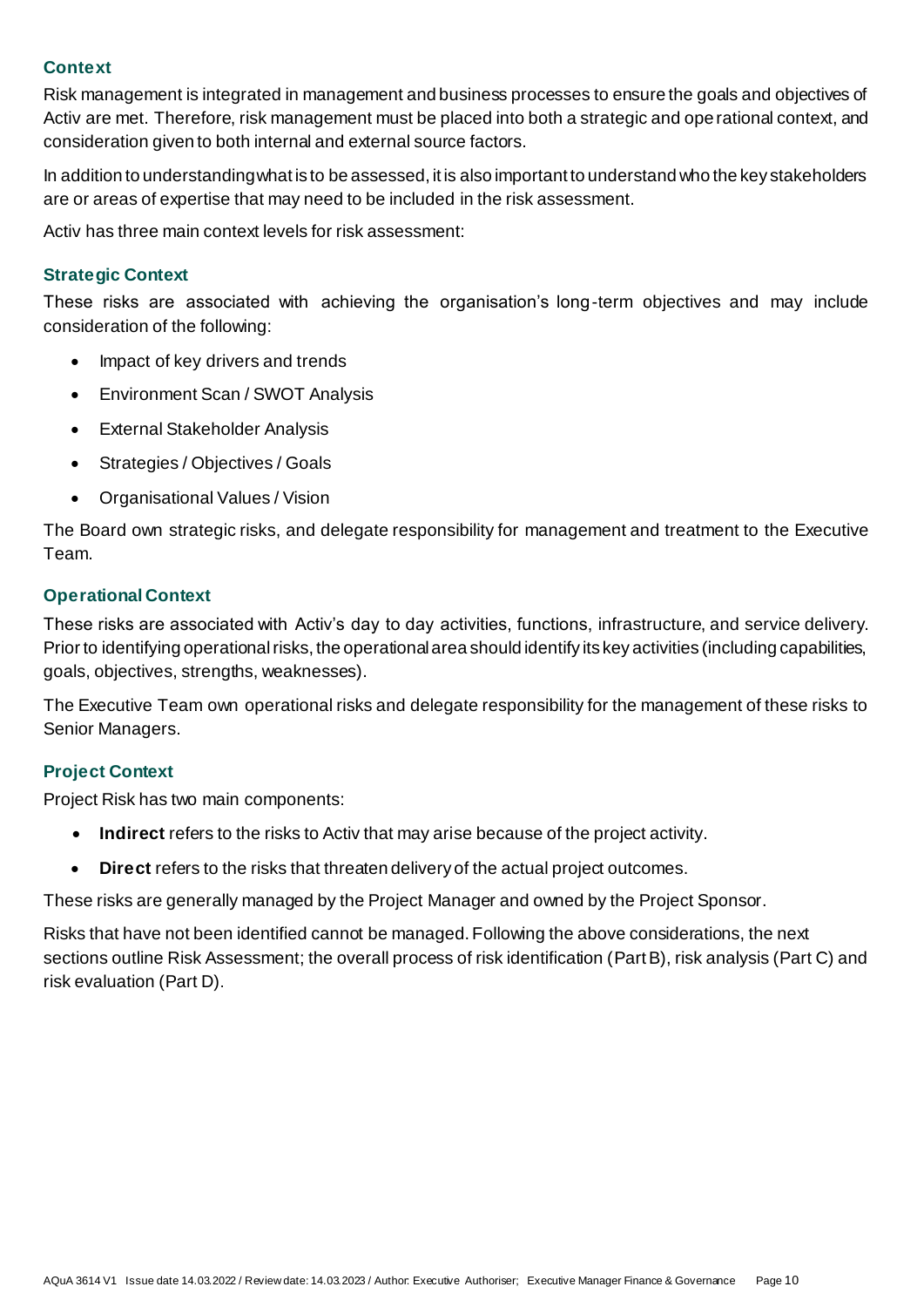## <span id="page-10-0"></span>**B: Risk Identification**

The purpose of risk identification is to find, recognise and describe risks that might help or prevent an organisation in achieving its objectives. Relevant, appropriate, and up-to-date information is important in identifying risks. The aim is not to create an onerous and lengthy list of all possible risks, but to identify all significant risks that might impact the achievement of Activ's objectives and document in risk registers, including causes and impacts for each.

Risks are identified through risk workshops, as new risks arise and at regular reviews. There are many ways risks may be identified (such as through brainstorming, SWOT analysis, changes, investigations/audits, process and procedure changes/development, incidents, complaints), and can come from both internal and external environments. Relevant stakeholders and subject experts should also be considered and included in all risk assessments being undertaken.

Complete the following four areas in the Risk Management Procedure document (Appendix 3). The *questions* should be used only as a guide to identifying risks, additional analysis may be required re:

**a) Risk Description** – *What can go wrong? / What are areas of uncertainty?*

Briefly describe what the risk is and specifically where control may be lost. They can also be described as an event. They are not to be confused with outcomes following an event, or the consequences of an event.

**b) Key Causes** – *How may this risk occur?* 

Briefly outline the conditions that may present or the failures that may lead to the event or point in time when control is lost.

**c) Consequences** – *What are the possible impacts/potential consequential outcomes of the risk occurring?*

Briefly outline the main impacts for Activ to people, financial position, service interruption, in meeting compliance, reputation, property and projects (Consequence Categories).

**d) Existing Controls** – *What are the current measurable activities that mitigate this risk from occurring?*

Briefly outline these, noting that they can only be considered a control if the answer is "yes" to all three of the following questions:

- Is it an object, technological system and/or human action?
- Does it, by itself, arrest or mitigate an unwanted sequence?
- Is the required performance specifiable, measurable, and auditable?

### <span id="page-10-1"></span>**C: Risk Analysis**

To analyse the identified risks, follow the steps below using the matrices at Appendix 4.1 and 4.2 – Risk Analysis.

#### <span id="page-10-2"></span>**Determine the Residual Risk Rating**

There are three components to this step:

- 1. **Consequence Rating** determine the most relevant Consequence Category and rate the 'probable worst consequence' if the risk eventuated with the existing controls in place. This is not the worst-case scenario but rather a qualitative judgement what is probable or foreseeable (Appendix 4.1).
- 2. **Likelihood Rating**  determine how likely it is that the 'probable worst consequence' will eventuate with existing controls in place (Appendix 4.2).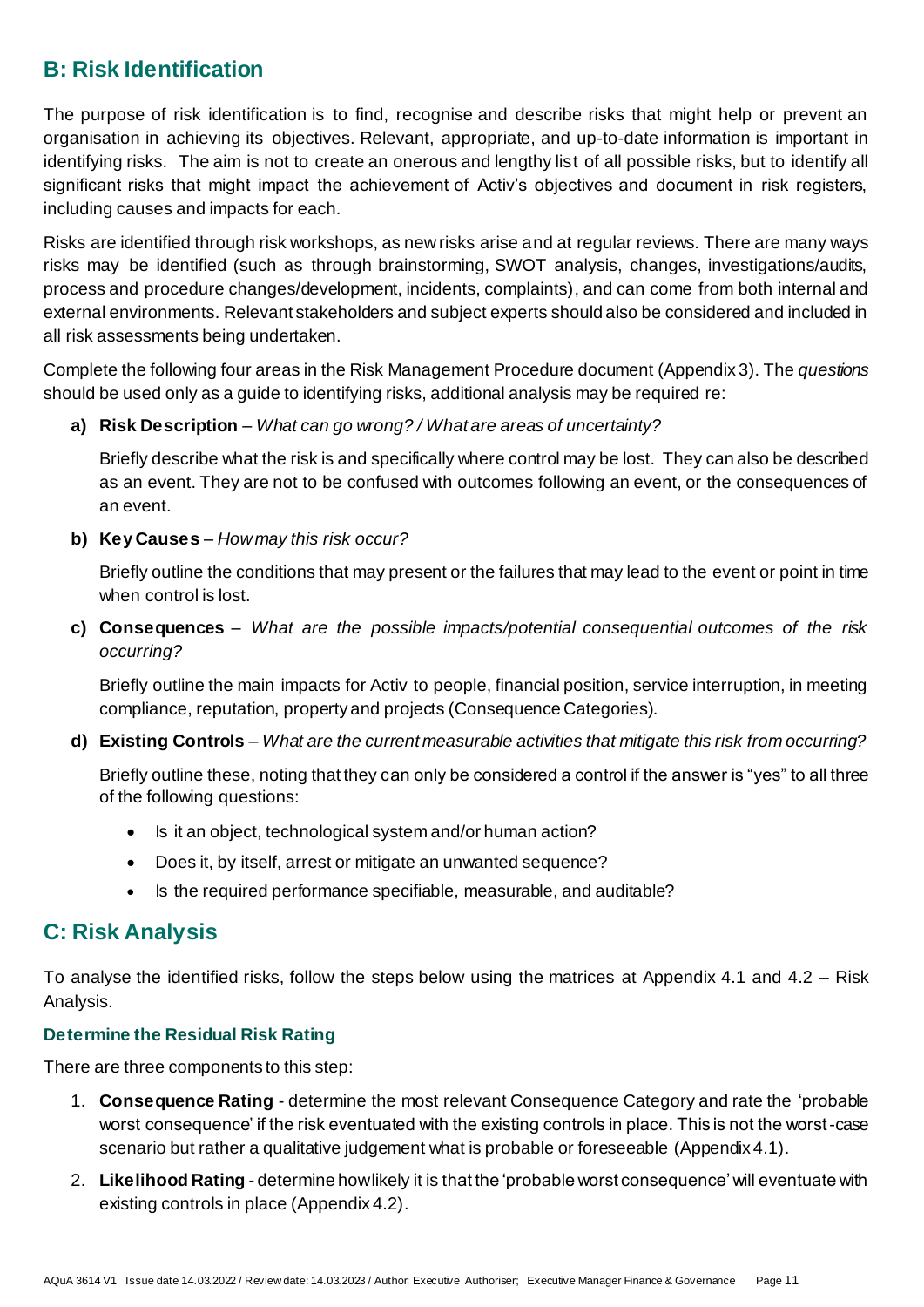3. **Risk Ratings** - using the Risk Matrix, plot the consequence and likelihood ratings to determine the inherent risk rating and again after considering the existing controls (see below step) in order to determine the residual risk rating (Appendix 4.2).

#### <span id="page-11-0"></span>**Consider the Effectiveness of Key Controls**

Controls should be considered from three perspectives:

- 1. The **design** effectiveness of each individual key control potential for mitigating the risk check for completeness, accuracy, timeliness, and protection against theft/fraud.
- 2. The **operating** effectiveness of each individual key control how well is it being applied approaches include re-perform, inspect, observe, and inquire.
- 3. The **overall** or combined effectiveness of all controls.

Controls represent any process, policy, device, practice, or other actions taken by management which reduce the consequence or likelihood of a risk occurring.

The measure for applying a value to the overall control is the same as for individual controls and can be found in Appendix 4.2 under 'Existing Control Ratings'.

### <span id="page-11-1"></span>**D: Risk Evaluation**

The purpose of risk evaluation is to support decisions. It involves comparing the results of the residual risk rating against Activ's Risk Appetite Statements (Appendix 5) to determine whether the risk is within acceptable levels to Activ, resulting in a '**Risk Ranking**' using Appendix 5 – Risk Evaluation. The outcome of this evaluation will determine whether the risk ranking is low, moderate, high, or extreme.

Depending on the Risk Ranking, this could lead to:

- do nothing further;
- consider risk treatment options (see next section);
- undertake further analysis to better understand the risk;
- maintain existing controls;
- reconsider objectives.

Document the decision on the Risk Management Procedure document (refer Appendix 3).

### <span id="page-11-2"></span>**E: Risk Treatment**

Risk treatment involves identifying the option(s) for treating each risk (Appendix 6) to reduce the Residual Risk Rating to a desired Target Risk Rating (with due consideration to the Risk Appetite Statements – Appendix 1):

- Avoid the risk
- Mitigate/reduce the risk
- Share/transfer the risk
- Accept the risk

Selecting the most appropriate risk treatment option(s) involves balancing the potential benefits derived in relation to achievement of Activ's objectives against costs, effort, or disadvantages of implementation.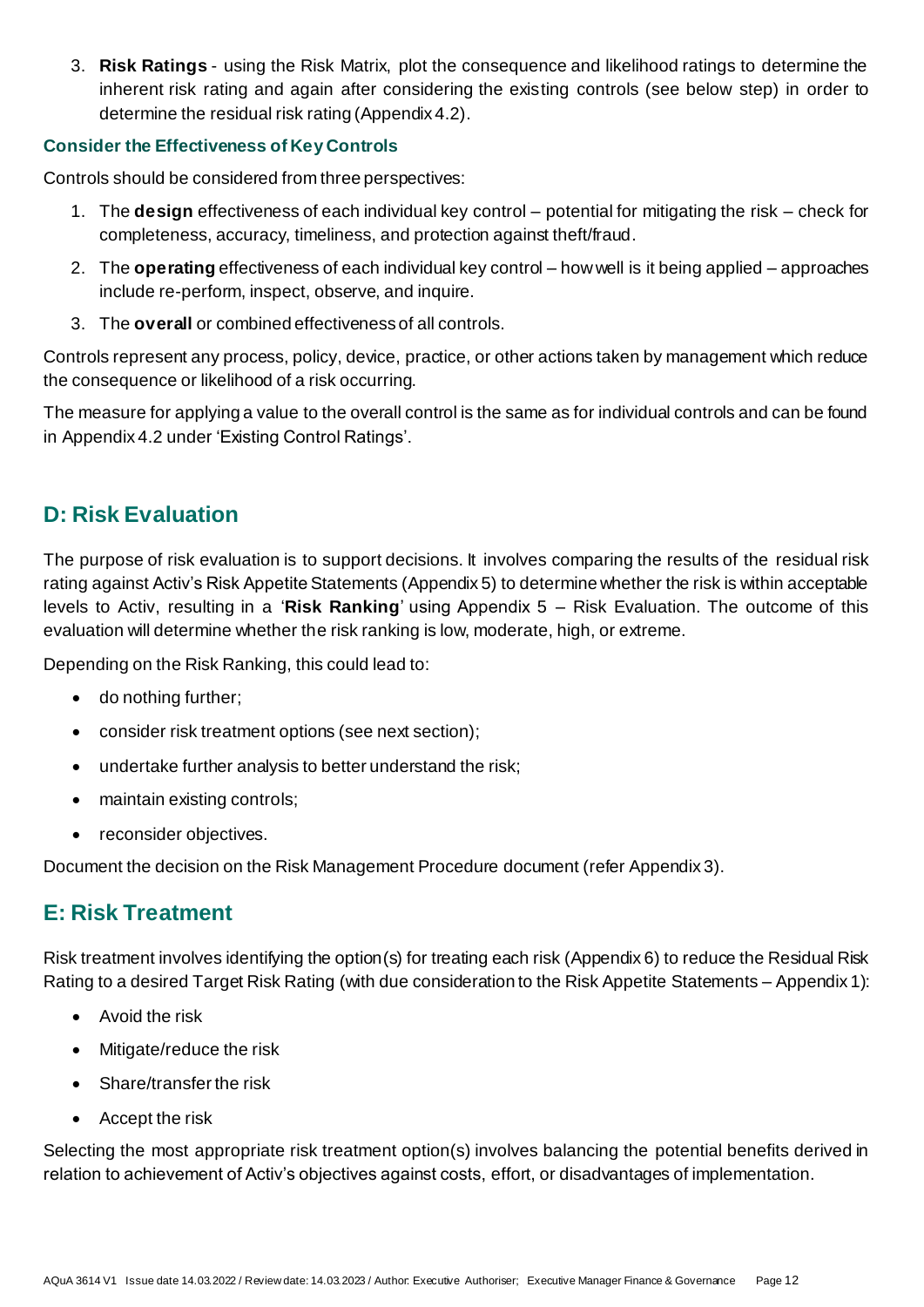The next step is to then complete the Risk Treatment sections of the Risk Management Procedure document (see Appendix 3) for the Treatment Option(s) and briefly outlining the Treatment Plan (TP) actions/outcomes and expected TP due date for completion.

Once a Treatment Plan has been fully implemented, these can then be considered as part of the "Existing Controls" and subject to confirmation/approval by the line manager of the owner. This will initiate a review of the risk and re-assessment of the Risk Analysis and Risk Evaluation sections.

#### <span id="page-12-0"></span>**Risk Acceptance**

Day-to-day operational decisions are generally managed under the Delegation of Authority (AQuA 2032). Risk Acceptance is a management decision to accept risks that fall within Activ's authority levels and risk appetite.

## <span id="page-12-1"></span>**F: Communication & Consultation**

The purpose of communication and consultation throughout the risk management process is to assist relevant stakeholders in understanding risk, the basis on which decisions are made and the reasons why particular actions are required. Communication seeks to promote awareness and understanding of risk, whereas consultation involves obtaining feedback and information to support decision-making.Both ensures decisions are based on the best available knowledge.

As risk is defined as 'The effect of uncertainty on objectives', consulting with relevant stakeholders assists in the reduction of components of uncertainty.

Communication at Activ will include awareness raising and understanding of the Risk Management Framework through informal mechanisms (such as on the job guidance; internal communications; via team meetings) and formal mechanisms (such as information session; training modules).

Consultation at Activ will include informal mechanisms (such as whilst on the job; in team catch ups) and formal mechanisms (team meetings; risk management review meetings; workshops).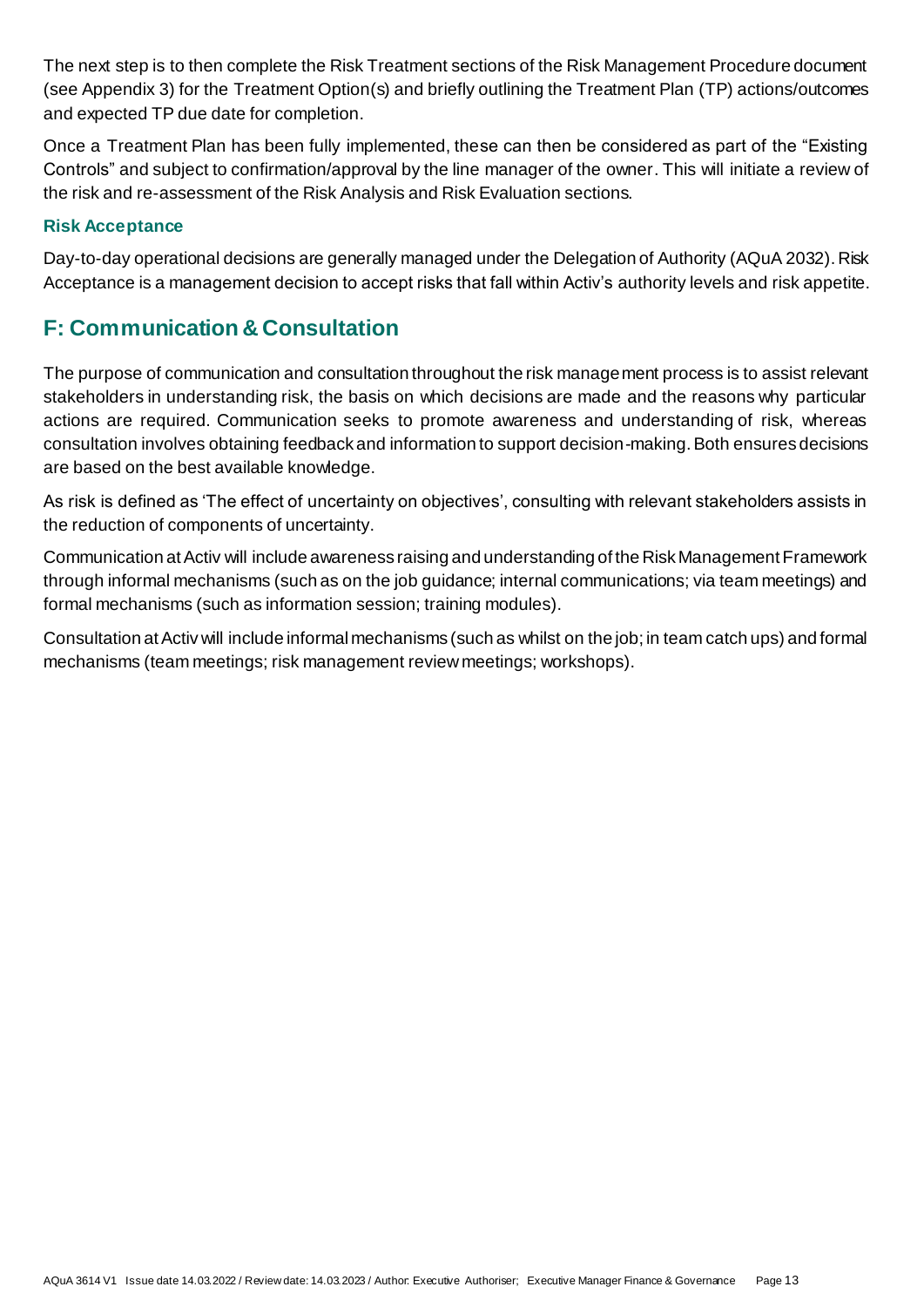## <span id="page-13-0"></span>**G: Monitoring & Review**

The purpose of monitoring and review is to assure and improve the quality and effectiveness of the Risk Management Framework. Ongoing maintenance and periodic review of the risk management procedure and its outcomes should be a planned part of the risk management procedure, with responsibilities clearly defined.

Monitoring and review includes planning, gathering, and analysing information, recording results, and providing feedback.

By regularly reviewing the effectiveness and efficiency of controls and the appropriateness of treatment / action options selected, we can determine if the organisation's resources are being put to the best use possible.

#### <span id="page-13-1"></span>**Monitoring and Review Schedule**

| <b>Risk Category</b>                                            | <b>MONITORING SCHEDULE</b>                                                                                                                                                                                                       |
|-----------------------------------------------------------------|----------------------------------------------------------------------------------------------------------------------------------------------------------------------------------------------------------------------------------|
| <b>Strategic Risks</b>                                          | Executive Team to raise and discuss any material changes to<br>$\bullet$<br>Strategic Risk Register at Executive meetings.                                                                                                       |
|                                                                 | Reporting to Board/ARGC of any material changes to Strategic Risk<br>$\bullet$<br>Register (Extreme/High), by exception.                                                                                                         |
|                                                                 | Executive Team review of Strategic Risk Register (part of Portfolio<br>$\bullet$<br>Meetings), at least quarterly.                                                                                                               |
|                                                                 | Annual review of Strategic Risks, and 3 yearly review of the Risk<br>$\bullet$<br>Management Framework, by Audit, Risk & Governance Committee<br>with recommendation to the Board (Policy, Matrix, Appetite, Risk<br>Registers). |
| Organisational<br><b>Functional/Operational</b><br><b>Risks</b> | Quarterly review by Senior Leaders, along with review with Executive<br>$\bullet$<br>Team of Extreme and High Operational/Functional area risks.                                                                                 |
|                                                                 | Half yearly review of organisational top 10 operational risks, and<br>$\bullet$<br>Annual review of Organisational Functional/Operational Risks, by<br>Audit and Risk Committee with recommendation to the Board.                |
|                                                                 | Executive Manager to raise and discuss at Executive Team meetings<br>$\bullet$<br>any material changes to operational/functional risk registers.                                                                                 |
| <b>Project Risks</b>                                            | Review at each project Sponsor fortnightly meeting.<br>$\bullet$                                                                                                                                                                 |
|                                                                 | Review by Executive Team as part of Portfolio Meetings.<br>$\bullet$                                                                                                                                                             |

During the reporting process, management are required to review any risks within their area and follow up on controls, treatments, and actions mitigating those risks. Monitoring and the reviewing of risks, controls and treatments also apply to any actions / treatments to originate from an internal audit. The audit report will provide recommendations that effectively are treatments for risks that have been tested during an internal review.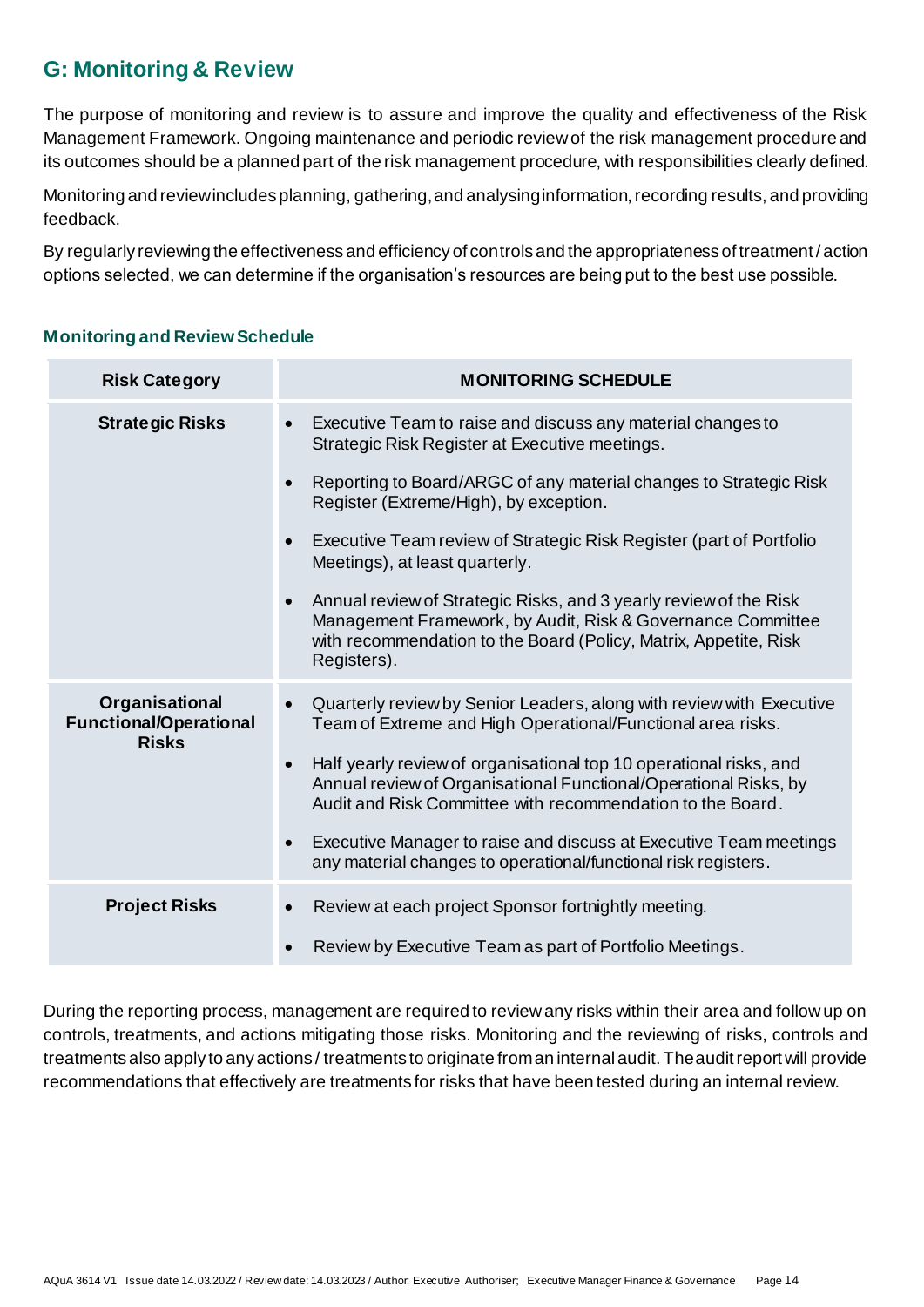## <span id="page-14-0"></span>**H: Recording & Reporting**

Recording and reporting aims to:

- communicate risk management activities and outcomes across Activ;
- provide information for decision-making;
- improve risk management activities;
- assist interaction with stakeholders, including those with responsibility and accountability for risk management activities.

The following diagram provides a high-level view of the ongoing reporting process for risk management.



Project Managers are responsible for recording all identified risks in the approved project risk register and ensuring that relevant risks are reported through the project status reporting process. The initial project risk assessment will determine the frequency and level of reporting required.

Operational and functional work areas are responsible for managing and reporting identified risks (generally moderate and low risks) through their management structure and day to day operations, and recording in the approved operational/functional risk registers.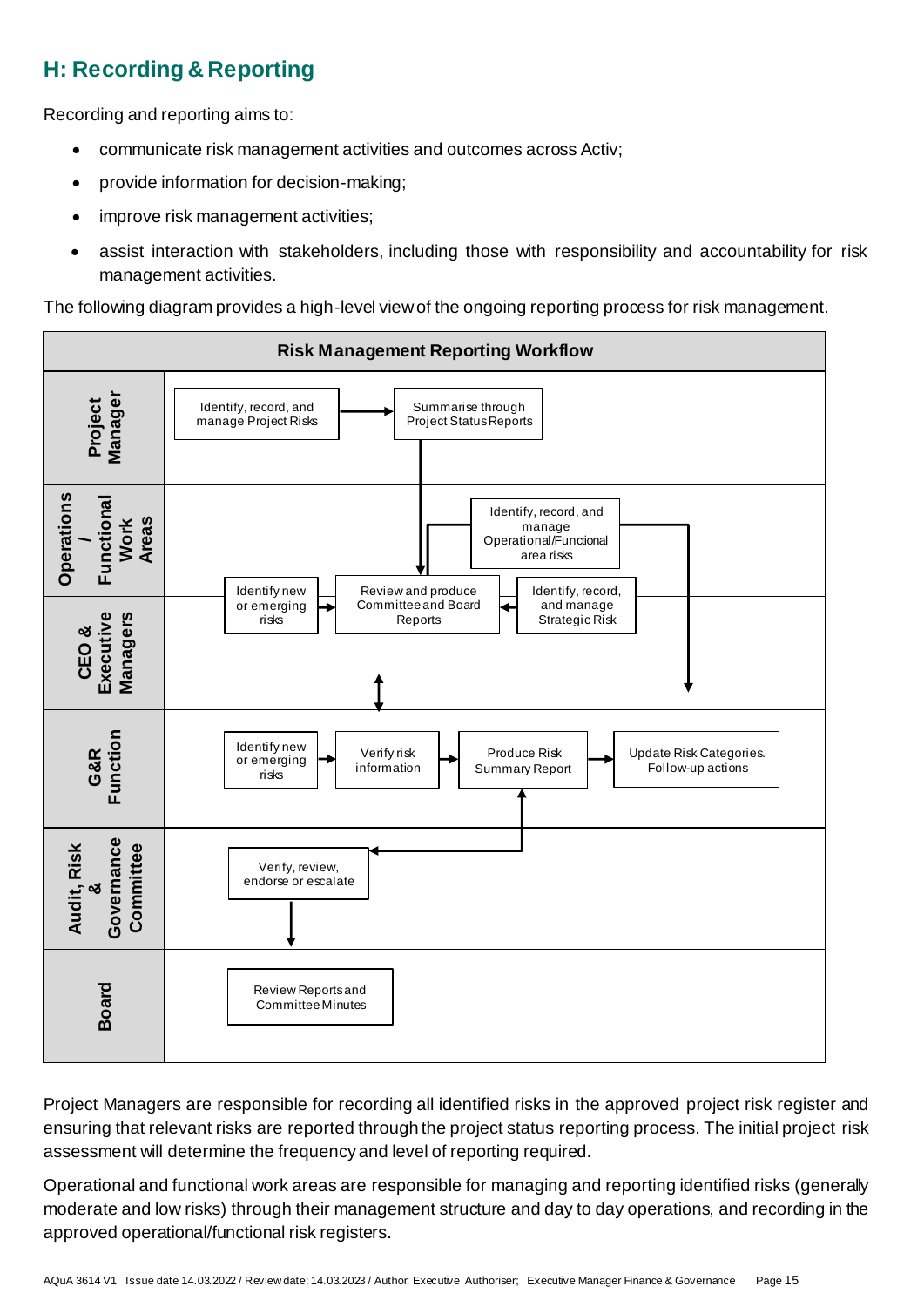The Governance and Risk Team will support the Executive Team in operational/functional risk reviews to assist in the development and maintenance of their respective area's risk registers (and associated treatment plans). The Governance & Risk function is responsible for supporting, assisting, and guiding the ET and se nior managers in implementing the RMF and managing risk, and for collating and reporting the organisational high & extreme residual rated risks (strategic and operational/functional).

The Executive Team are responsible for identifying, recording, and managing Strategic risks and supplement the 2nd Line role by supporting Operational/Functional areas in the management of their risk. Also responsible for reviewing organisational high & extreme residual rated risks (strategic and operational/functional).

The Board are responsible for reviewing and approving the Risk Management Framework (RMF), annual review and approval of the organisational high and extreme residual rated strategic risks and operational risks, and annual appointment of independent external auditors to complete financial statement reviews.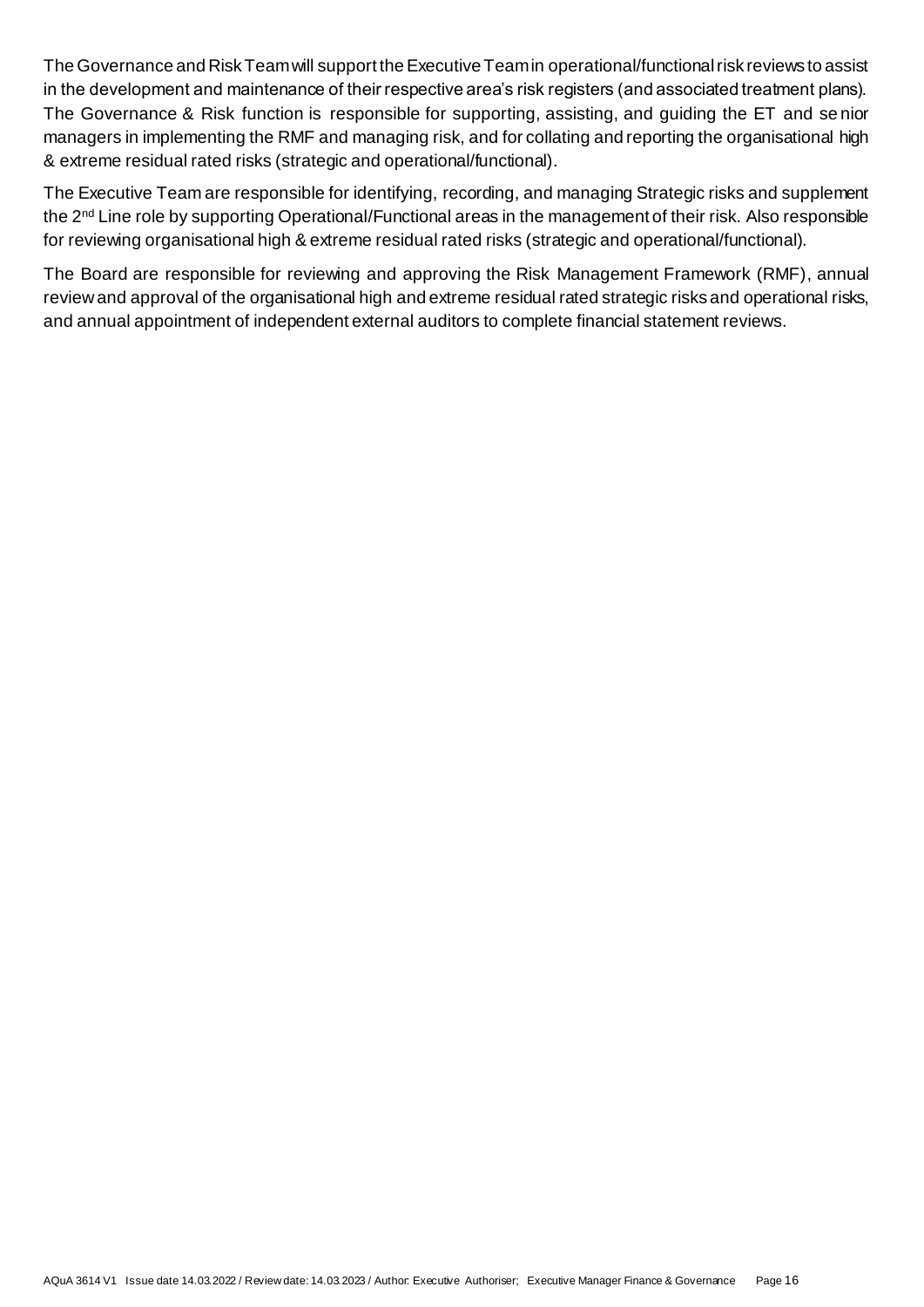## <span id="page-16-0"></span>**Consultation Process**

The consultation process on this Risk Management Framework will include:

- Board
- Audit, Risk & Governance Committee
- Executive Team and Senior Leadership Group
- Governance & Risk Function
- External Risk Specialists
- Customer Committee

### <span id="page-16-1"></span>**Key Related Policies and Documents**

- Chief Executive Officer Delegation Policy (AQuA 2010)
- Delegation of Authority Policy (AQuA 2032)
- Code of Conduct and Ethics (AQuA 1867)
- Guidelines for Managing Misconduct Pro cedure (AQuA 3365)
- Board Charter (AQuA 2022)
- Audit, Risk & Governance Committee Terms of Reference (AQuA 985)
- Activ Constitution (AQuA 96)
- Customer Rights Policy (2861) and Procedure (2899)
- Strategic Internal Audit Plan
- Corporate Governance Statement (2411)
- AS/NZS ISO 31000:2018 Risk Management Principles and Guidelines

### <span id="page-16-2"></span>**Reviewof Risk Management Framework**

Activ's revised Risk Management Framework is to be reviewed in 12 months (and then 3 yearly thereafter), or whenever there is a significant change to Activ's strategic or operating environment. Proposed changes to Risk Appetite Statements are reviewed half yearly by Audit, Risk & Governance Committee and submitted for approval to the Board.

Strategic risk register – reviewed regularly as part of portfolio fortnightly rhythm (ET & Board)

Operational risk register – at least annually by ET & senior leader group

**Amendment:** This is a Controlled Document and any variation or amendment to this framework must be authorised according to the Policy and Procedure Governance – Procedures (AQuA 3288).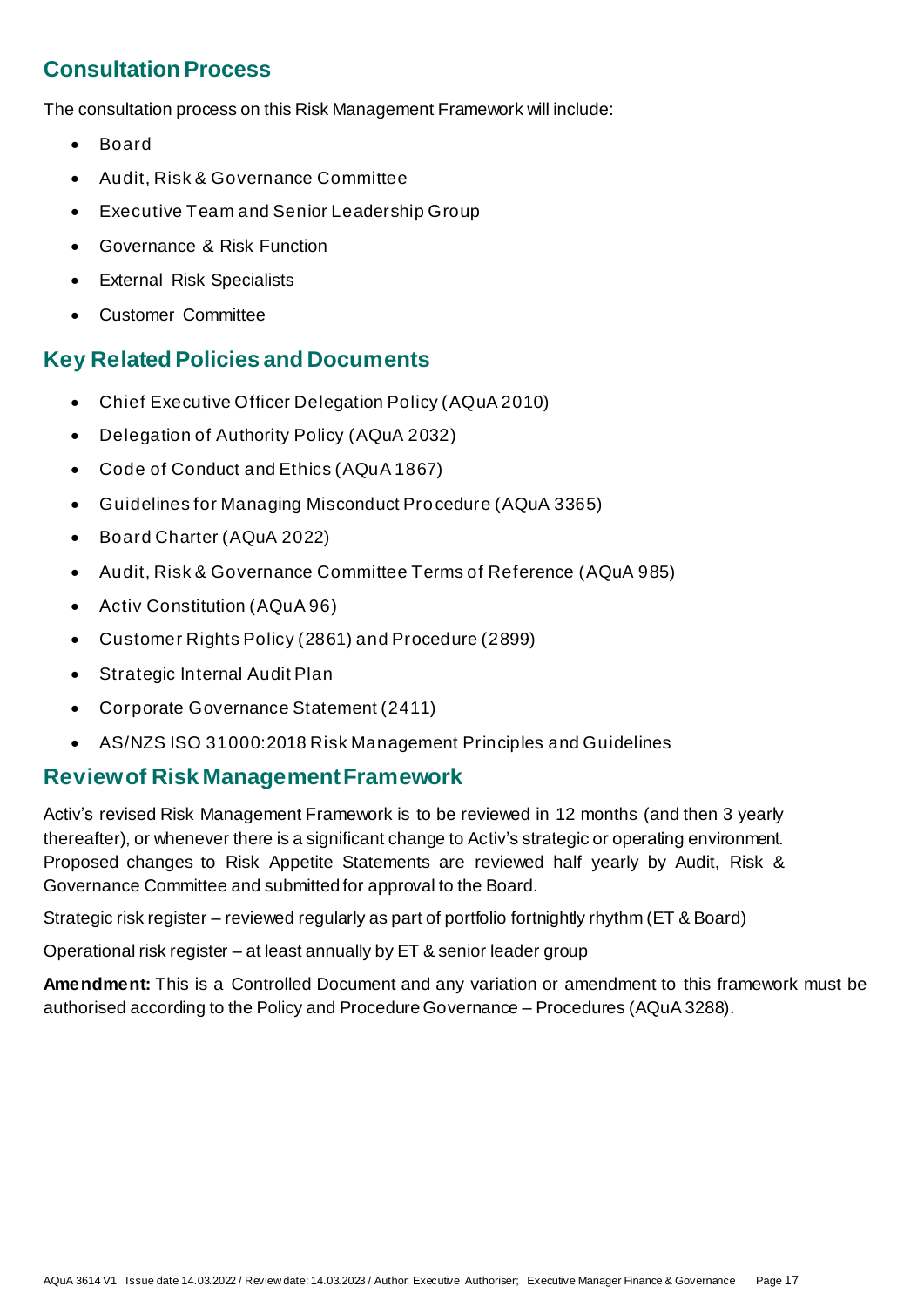AQuA 3614 V1 Issue date 14.03.2022 / Review date: 14.03.2023 / Author: Executive Authoriser; Executive Manager Finance & Governance Page 1

# <span id="page-17-0"></span>**Appendix 1 - Risk Appetite Statement**

| <b>Risk Category</b>                         | <b>Risk Appetite Statement</b>                                                                                                                                                                                                                                                                                      |             |     | <b>Risk Appetite</b> |      |                     |  |
|----------------------------------------------|---------------------------------------------------------------------------------------------------------------------------------------------------------------------------------------------------------------------------------------------------------------------------------------------------------------------|-------------|-----|----------------------|------|---------------------|--|
|                                              |                                                                                                                                                                                                                                                                                                                     | Very<br>Low | Low | <b>Medium</b>        | High | <b>Very</b><br>High |  |
| Investment                                   | Existing products and services                                                                                                                                                                                                                                                                                      |             |     |                      |      |                     |  |
|                                              | Activ has a high appetite to invest in services or products that are within Activ's core capabilities; that align with Activ's<br>organisational strategy, purpose, vision, and values; and increase Activ's core competencies.                                                                                     |             |     |                      |      |                     |  |
|                                              | Activ is willing to consider a short-term loss to achieve long-term strategic and financial benefits.                                                                                                                                                                                                               |             |     |                      |      |                     |  |
|                                              | New products and services/Innovation                                                                                                                                                                                                                                                                                |             |     |                      |      |                     |  |
|                                              | Activ has a high appetite to invest in new/extensions of services or products and in innovation, where:                                                                                                                                                                                                             |             |     |                      |      |                     |  |
|                                              | the investment is aligned to Activ's organisational strategy, purpose, vision, and values.<br>$\bullet$                                                                                                                                                                                                             |             |     |                      |      |                     |  |
|                                              | Potential partners or alliances in the investment or opportunity are aligned with Activ's purpose, vision, and values<br>٠<br>adequate due diligence has been undertaken to understand expected costs and benefits to Activ, to enable the Board to                                                                 |             |     |                      |      |                     |  |
|                                              | make an informed decision                                                                                                                                                                                                                                                                                           |             |     |                      |      |                     |  |
|                                              | the opportunity provides a positive return on investment.<br>$\bullet$                                                                                                                                                                                                                                              |             |     |                      |      |                     |  |
|                                              | We are willing to consider a short-term loss to achieve long term-strategic and financial benefits.                                                                                                                                                                                                                 |             |     |                      |      |                     |  |
| <b>Asset Management</b>                      | Activ has a medium risk appetite for the management and maintenance of assets. Activ takes a planned approach to managing<br>and maintaining assets in order to support our organisational strategies, grow th outcomes, and deliver a safe and effective                                                           |             |     |                      |      |                     |  |
| <b>Financial</b>                             | environment for the provision of services.                                                                                                                                                                                                                                                                          |             |     |                      |      |                     |  |
| <b>Sustainability</b>                        | <b>Financial measures</b><br>Activ has a very low tolerance for decisions that will negatively impact overall long-term financial sustainability and result in                                                                                                                                                      |             |     |                      |      |                     |  |
|                                              | material deficiency of the following financial categories:                                                                                                                                                                                                                                                          |             |     |                      |      |                     |  |
|                                              | Budgeted financial outcomes                                                                                                                                                                                                                                                                                         |             |     |                      |      |                     |  |
|                                              | Liquidity equivalent to 2 months cash expenditure commitments                                                                                                                                                                                                                                                       |             |     |                      |      |                     |  |
|                                              | Revenue & funding diversification                                                                                                                                                                                                                                                                                   |             |     |                      |      |                     |  |
|                                              | Activ has a high appetite for revenue and funding diversification to facilitate expansion of services outside of Activ's core service<br>delivery model, provided these meets with the requirements of the Investment Risk appetite statement above.                                                                |             |     |                      |      |                     |  |
| Compliance                                   | Activ has a very low tolerance to behaviours that break the law (including breaching Activ's internal policies for fraud and Code                                                                                                                                                                                   |             |     |                      |      |                     |  |
|                                              | of Conduct and Ethics), and Activ encourages "See Something, Say Something" reporting.<br>We have a very low appetite for breaches in applicable legislation, regulation, industry codes and standards, as well as internal<br>policies and sound corporate governance principles.                                  |             |     |                      |      |                     |  |
|                                              | We accept that Activ is subject to regulatory compliance requirements, and we will maintain controls and mitigation strategies to<br>maintain an appropriate level of risk in response to impacts and changes in those obligations.                                                                                 |             |     |                      |      |                     |  |
|                                              | We accept that there are circumstances w hen a low tolerance, w ith appropriate and considered approval/authority, is acceptable<br>w here compliance would be unreasonably impactful or costly compared to consequences, or w here immaterial.                                                                     |             |     |                      |      |                     |  |
| Data and Systems                             | Data integrity                                                                                                                                                                                                                                                                                                      |             |     |                      |      |                     |  |
| <b>Security</b>                              | Activ is committed to ensuring that its information is authentic, appropriately classified, properly secured, and managed as far as<br>practicable in accordance with legislative and operating requirements.                                                                                                       |             |     |                      |      |                     |  |
|                                              | Activ has a low appetite and is not willing to tolerate incidents within our control that compromise systems and data safety,                                                                                                                                                                                       |             |     |                      |      |                     |  |
|                                              | processes governing access to information, the use of information and its management, or contravene Activ's data and IT related<br>policies.                                                                                                                                                                        |             |     |                      |      |                     |  |
|                                              | IT system security and availability                                                                                                                                                                                                                                                                                 |             |     |                      |      |                     |  |
|                                              | Activ has a low-risk appetite for data loss or disruption to our services from cyber-attacks outside of Activ's direct control or taking<br>any risks that might result in a system outage that exceeds acceptable service level agreement requirements.                                                            |             |     |                      |      |                     |  |
| <b>People Capacity &amp;</b>                 | Recruitment                                                                                                                                                                                                                                                                                                         |             |     |                      |      |                     |  |
| Capability                                   | Activ aims to balance the acquisition of skills through recruitment and developing our people in line with delivering our strategy.                                                                                                                                                                                 |             |     |                      |      |                     |  |
|                                              | Activ are willing to temporarily operate with a lean service and corporate delivery model (reduced resources) to ensure we recruit<br>the correct staff capability to meet our customers' needs and achieve our strategy; without putting anyone, or our compliance<br>obligations, at unnecessary risk.            |             |     |                      |      |                     |  |
|                                              | Activ is an equal opportunity employer and will consider all candidates with the required qualifications and experience.                                                                                                                                                                                            |             |     |                      |      |                     |  |
|                                              | Employment of higher risk candidates will be considered on a case-by-case basis, to allow adequate consideration of the risks<br>and ensure Activ minimises the exposure of our employees, partners, and customers to unsafe actions.                                                                               |             |     |                      |      |                     |  |
|                                              | Skills and capability                                                                                                                                                                                                                                                                                               |             |     |                      |      |                     |  |
|                                              | We have a low-risk appetite for risks that arise from inadequately trained or skilled staff.                                                                                                                                                                                                                        |             |     |                      |      |                     |  |
|                                              | Health and safety                                                                                                                                                                                                                                                                                                   |             |     |                      |      |                     |  |
|                                              | Activ aims to provide all staff and visitors a safe and healthy environment.<br>Activ has a low appetite for practices or behaviours that lead to the harm of staff or visitors in its premises or when undertaking                                                                                                 |             |     |                      |      |                     |  |
|                                              | w ork related activities.                                                                                                                                                                                                                                                                                           |             |     |                      |      |                     |  |
|                                              | Activ has, within this low appetite for health and safety risk, the following tolerance (controls/limits):                                                                                                                                                                                                          |             |     |                      |      |                     |  |
|                                              | A very low tolerance for the inadequate or untimely remedy and reporting of breach or near miss incidents<br>$\bullet$                                                                                                                                                                                              |             |     |                      |      |                     |  |
|                                              | No tolerance for negligent, deliberate, or purposeful violations of health and safety requirements.                                                                                                                                                                                                                 |             |     |                      |      |                     |  |
| <b>Protecting Brand</b><br><b>Reputation</b> | Stakeholder confidence<br>Activ has a low appetite for any activity that will compromise the integrity of our brand or lead to loss of confidence by Activ's                                                                                                                                                        |             |     |                      |      |                     |  |
|                                              | customers or funders.                                                                                                                                                                                                                                                                                               |             |     |                      |      |                     |  |
|                                              | Principles and integrity                                                                                                                                                                                                                                                                                            |             |     |                      |      |                     |  |
|                                              | Activ are willing to take a strong stance on matters aligned to Activ's Purpose, Mission and Values that may leave us open to<br>criticism from the public, provided we remain transparent and inform key stakeholders.                                                                                             |             |     |                      |      |                     |  |
| <b>Customer Outcomes</b>                     | Health & Safety                                                                                                                                                                                                                                                                                                     |             |     |                      |      |                     |  |
|                                              | Activ has a low appetite for activities that will expose customers, staff, or visitors to unsafe actions. All service delivery decisions<br>and activities will be view ed through a customer centric lens and Activ will strive to manage all risks to an acceptable low level in<br>the delivery of its services. |             |     |                      |      |                     |  |
|                                              | <b>Strategic &amp; Operational Objectives</b>                                                                                                                                                                                                                                                                       |             |     |                      |      |                     |  |
|                                              | We have a high-risk appetite to undertake activities that support customer independence choices provided:                                                                                                                                                                                                           |             |     |                      |      |                     |  |
|                                              | The opportunity or activity is aligned to Activ's purpose, vision, and values<br>$\bullet$                                                                                                                                                                                                                          |             |     |                      |      |                     |  |
|                                              | Activ has, or can source, suitable capacity and capability to support the independence goal.<br>We are willing to partner with other organisations, including on services that are outside of Activ's core services, where:                                                                                         |             |     |                      |      |                     |  |
|                                              | it will facilitate Activ's customers achieving independence goals                                                                                                                                                                                                                                                   |             |     |                      |      |                     |  |
|                                              | the partnership aligns with or complements Activ's purpose, vision, values, and organisational culture                                                                                                                                                                                                              |             |     |                      |      |                     |  |
|                                              | it ties in with our risk appetite on investments and revenue diversification                                                                                                                                                                                                                                        |             |     |                      |      |                     |  |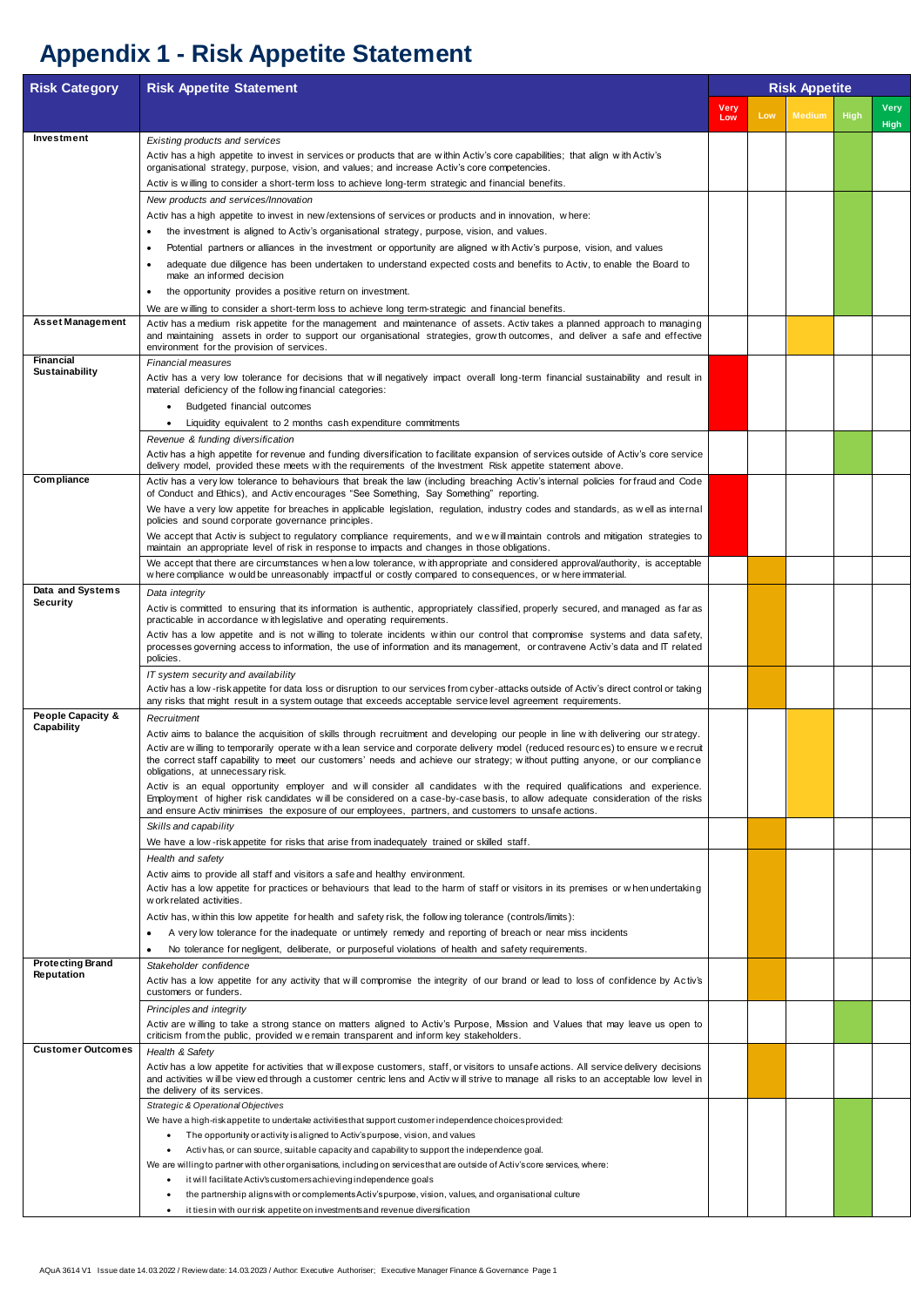AQuA 3614 V1 Issue date 14.03.2022 / Review date: 14.03.2023 / Author: Executive Authoriser; Executive Manager Finance & Governance Page 19

# <span id="page-18-0"></span>**Appendix 2 - Risk Appetite Scale**

Activ's risk appetite scale is reflected in the table below.

|                                         | <b>Very Low</b>                                                                                                                                                                                                                                                                                                | Low                                                                                                                                                                                                                                                                                                               | <b>Medium</b>                                                                                                                                                                                                                                                                                                                                                                                                                                   | <b>High</b>                                                                                                                                                                                                                                                                                                                                                                                                                                                  | <b>Very High</b>                                                                                                                                                                                                                                                                                                                                           |
|-----------------------------------------|----------------------------------------------------------------------------------------------------------------------------------------------------------------------------------------------------------------------------------------------------------------------------------------------------------------|-------------------------------------------------------------------------------------------------------------------------------------------------------------------------------------------------------------------------------------------------------------------------------------------------------------------|-------------------------------------------------------------------------------------------------------------------------------------------------------------------------------------------------------------------------------------------------------------------------------------------------------------------------------------------------------------------------------------------------------------------------------------------------|--------------------------------------------------------------------------------------------------------------------------------------------------------------------------------------------------------------------------------------------------------------------------------------------------------------------------------------------------------------------------------------------------------------------------------------------------------------|------------------------------------------------------------------------------------------------------------------------------------------------------------------------------------------------------------------------------------------------------------------------------------------------------------------------------------------------------------|
| <b>Approach</b><br>to Risk              | Activaccepts as little risk<br>as possible and is not<br>willing to accept risks in<br>most circumstances.                                                                                                                                                                                                     | Activitakes a cautious<br>approach toward taking<br>risk and is willing to<br>accept risks with<br>adequate controls and<br>mitigation strategies in<br>place.                                                                                                                                                    | Activ takes a balanced<br>approach to taking risk<br>and is willing to accept<br>some risks in certain<br>circumstances.                                                                                                                                                                                                                                                                                                                        | Activ is willing to accept<br>risks where it is deemed<br>to provide increased<br>benefits to Activ and our<br>Customers.                                                                                                                                                                                                                                                                                                                                    | Activtakes an aggressive<br>approach toward risk<br>where the activity is<br>considered core to Activ's<br>strategy and purpose.                                                                                                                                                                                                                           |
| <b>Guidance to</b><br><b>Management</b> | • Strict controls must be<br>defined by senior<br>management<br>• Defensive or<br>conservative approach<br>to objects<br>• Preference for very<br>safe options for the<br>avoidance of risk and<br>uncertainty<br>• Usually willing to invest<br>heavily to reduce<br>unreasonable exposure<br>to uncertainty. | • Strict controls usually<br>defined by senior<br>management<br>• Innovation restrained<br>for reduction of risk only<br>• Preference for safe<br>options that are low risk<br>and only have a<br>potential for limited<br>return<br>• Willing to invest to<br>reduce unreasonable<br>exposure to<br>uncertainty. | • Delegated<br>accountabilities for non-<br>critical decision-making<br>and strict controls for<br>critical decision making<br>only<br>• Innovation supported,<br>with demonstration of<br>appropriate<br>improvements in<br>management control<br>• Preference for options<br>that have reasonable<br>probability for return<br>• Prepared to invest for<br>return despite some<br>uncertainty and some<br>possibilities of financial<br>loss. | • Guiding controls from<br>senior management,<br>implemented as<br>relevant at each level of<br>management<br>$\bullet$ Innovation pursued -<br>desire to challenge the<br>status-quo<br>Willing to choose options<br>presenting a superior<br>level of return and value<br>for money<br>notwithstanding<br>uncertainty<br>• Prepared to invest for<br>return despite<br>significant uncertainty<br>and the significant<br>possibility of financial<br>loss. | • High levels of<br>delegated authority $-$<br>management by trust<br>rather than tight control<br>• Innovation at all costs -<br>must lead change<br>• Eager to choose<br>options offering higher<br>business returns,<br>despite greater risk<br>• Usually prepared to<br>invest more<br>speculatively for the<br>chance of the best<br>possible return. |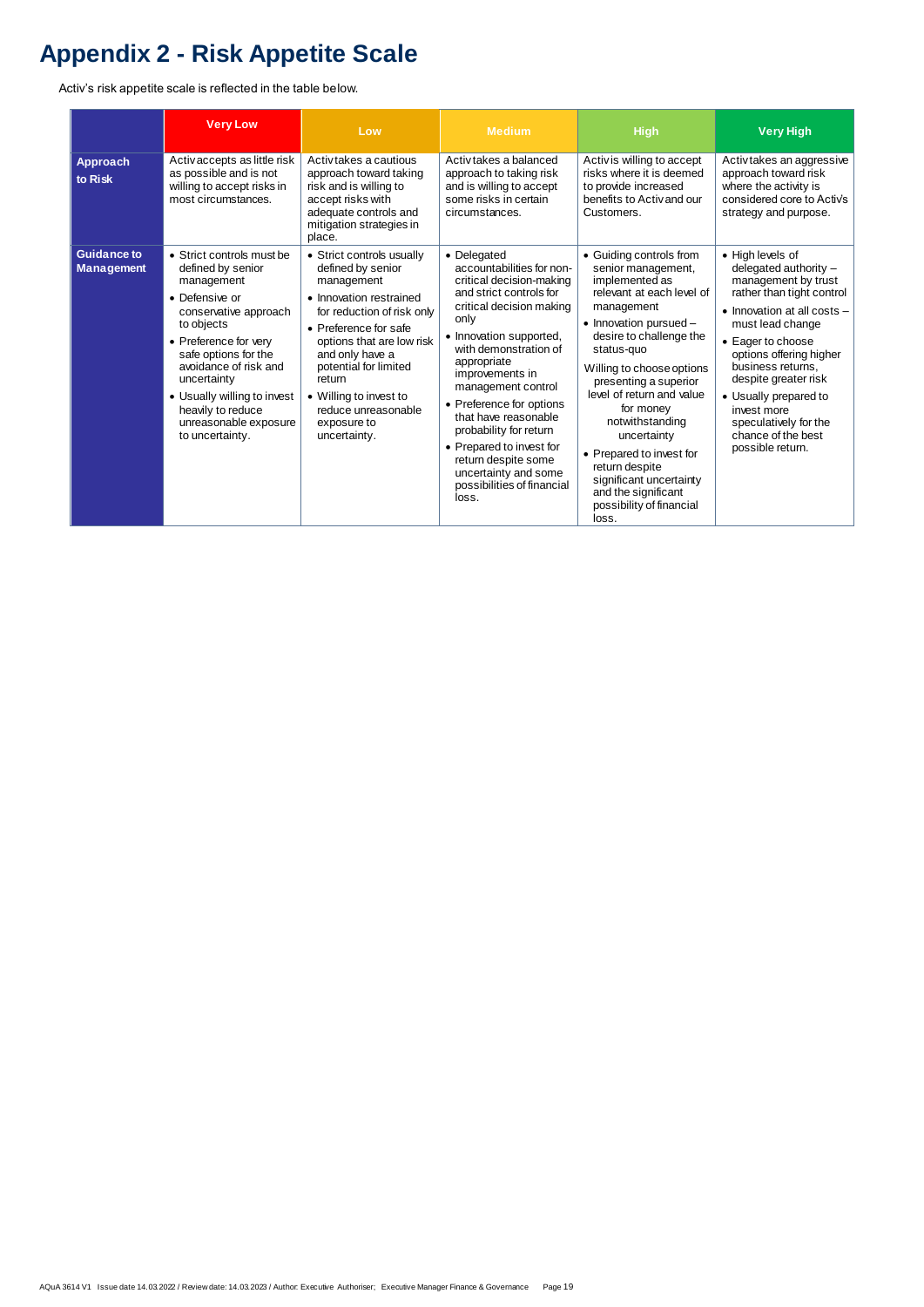## <span id="page-19-0"></span>**Appendix 3 - Risk Management Procedure Template**

|                                         | <b>Risk Management Procedure</b><br><b>Updated October 2021</b> |                                                           |           |                                          |                                                                |                                |  |
|-----------------------------------------|-----------------------------------------------------------------|-----------------------------------------------------------|-----------|------------------------------------------|----------------------------------------------------------------|--------------------------------|--|
| Owner:                                  |                                                                 |                                                           |           | Location:                                |                                                                |                                |  |
| Context(A):                             |                                                                 |                                                           |           |                                          |                                                                |                                |  |
| <b>Risk</b><br><b>Identification</b>    | <b>Risk Name/Description:</b>                                   |                                                           |           |                                          |                                                                |                                |  |
| (B)                                     | <b>Key Causes</b>                                               |                                                           |           |                                          | <b>Consequences/Possible Impacts</b>                           |                                |  |
|                                         | $\bullet$                                                       |                                                           | $\bullet$ |                                          |                                                                |                                |  |
|                                         |                                                                 |                                                           | $\bullet$ |                                          |                                                                |                                |  |
|                                         |                                                                 |                                                           | $\bullet$ |                                          |                                                                |                                |  |
|                                         | <b>Existing Controls</b>                                        |                                                           | $\bullet$ |                                          | <b>Existing Controls Rating</b>                                |                                |  |
|                                         |                                                                 |                                                           | $\bullet$ |                                          |                                                                |                                |  |
|                                         |                                                                 |                                                           |           |                                          |                                                                |                                |  |
| <b>Risk</b><br>Analysis (C)             | <b>Consequence</b><br>Rating                                    | Likelihood<br>Rating                                      |           | <b>Inherent</b><br><b>Risk</b><br>Rating | <b>Overall</b><br><b>Existing</b><br><b>Controls</b><br>Rating | <b>Residual Risk</b><br>Rating |  |
| <b>Risk</b><br><b>Evaluation</b><br>(D) | <b>Risk Ranking</b>                                             | <b>Treatment Option(s)</b><br><b>Target Residual Risk</b> |           |                                          |                                                                |                                |  |
|                                         | <b>Treatment Plan (TP) - actions/outcomes</b>                   |                                                           |           |                                          |                                                                |                                |  |
| and                                     | 1.                                                              |                                                           |           |                                          |                                                                |                                |  |
|                                         | 2.                                                              |                                                           |           |                                          |                                                                |                                |  |
| <b>Risk</b><br><b>Treatment</b>         | 3.                                                              |                                                           |           |                                          |                                                                |                                |  |
| (E)                                     | 4.                                                              |                                                           |           |                                          |                                                                |                                |  |
|                                         | TP due date:                                                    |                                                           |           | <b>Risk review date:</b>                 |                                                                |                                |  |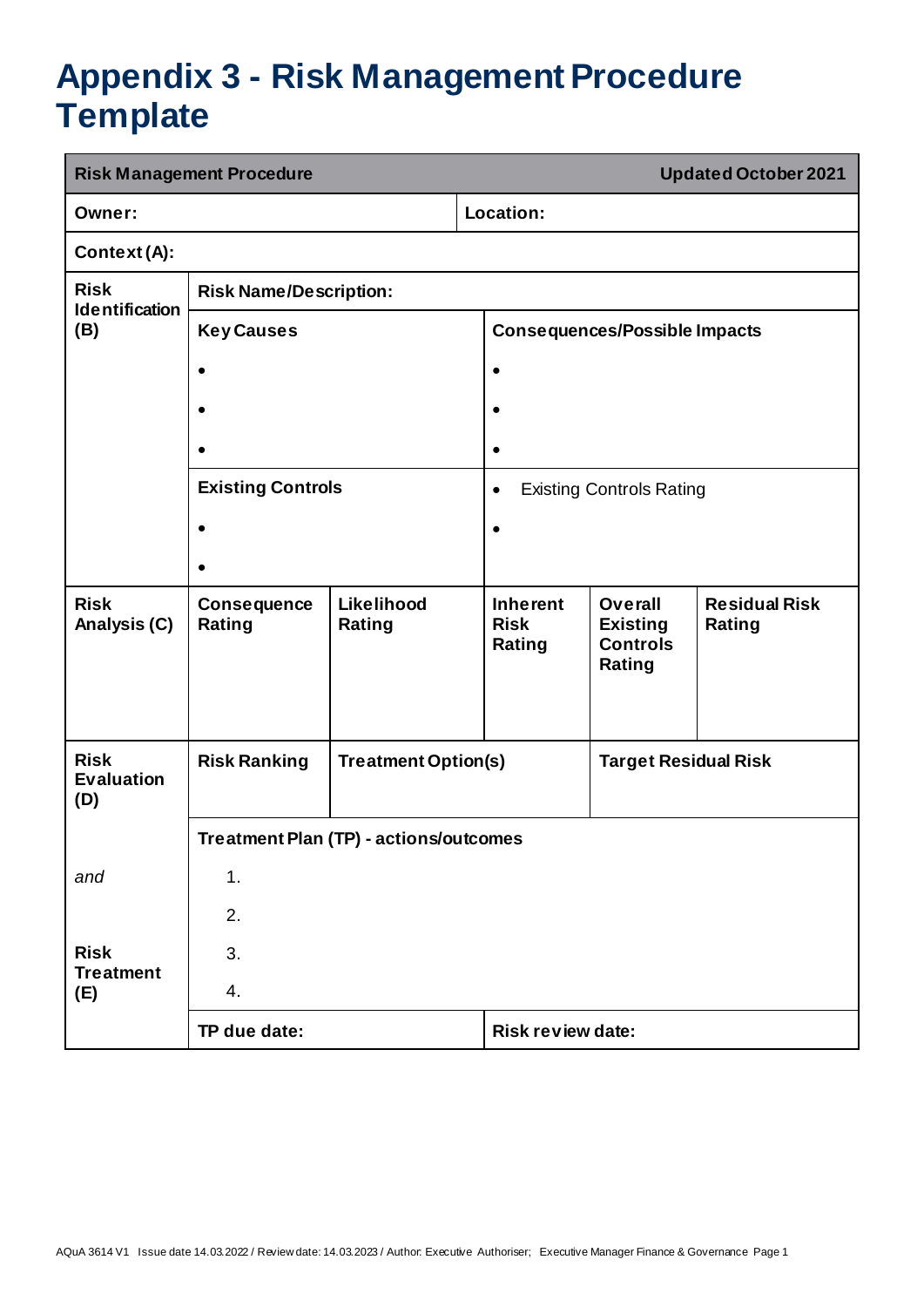## **Appendix 4.1 - Risk Analysis (consequences)**

<span id="page-20-0"></span>

|                        | <b>Measures of Consequence</b>                                         |                                      |                                                                                                                                |                                                                                                                                   |                                                                                                                                                                            |                                                                                    |                                           |
|------------------------|------------------------------------------------------------------------|--------------------------------------|--------------------------------------------------------------------------------------------------------------------------------|-----------------------------------------------------------------------------------------------------------------------------------|----------------------------------------------------------------------------------------------------------------------------------------------------------------------------|------------------------------------------------------------------------------------|-------------------------------------------|
| Consequence            |                                                                        |                                      |                                                                                                                                |                                                                                                                                   | <b>Consequence Categories</b>                                                                                                                                              |                                                                                    |                                           |
| Rating<br>(Level)      | Health /<br><b>People</b>                                              | <b>Financial</b><br>Impact           | <b>Service</b><br><b>Interruption</b>                                                                                          | Compliance                                                                                                                        | <b>Reputational</b>                                                                                                                                                        | <b>Property</b>                                                                    | Project(s)<br><b>Time/Cost</b>            |
| Insignificant<br>(1)   | Nearmiss.<br>Minor firstaid<br>injuries                                | Less than<br>\$600k<br>$(<0.5\%)$    | No material service<br>interruption                                                                                            | Breach or potential<br>breach with no<br>noticeable regulatory<br>or statutory impact                                             | Unsubstantiated allegation, low<br>impact, low profile or 'no news'<br>item                                                                                                | Inconsequential<br>damage                                                          | Exceeds<br>deadline/budget<br>by 10%      |
| <b>Minor</b><br>(2)    | Medical<br>attention<br>required<br>$LTI < 10$ days                    | \$600k-<br>\$1.2m<br>$(0.5\% - 1\%)$ | Short term<br>temporary<br>interruption-<br>backlog cleared < 1<br>day                                                         | Some temporary non-<br>compliances with<br>minimal regulatory<br>impact                                                           | Substantiated, low impact,<br>minimal media exposure.<br>No/minimal loss of stakeholder<br>trust                                                                           | Localiseddamage<br>rectified by routine<br>internal procedures                     | Exceeds<br>deadline/budget<br>by 20%      |
| <b>Moderate</b><br>(3) | Losttime<br>injury<br>$<$ 60 days<br>and/or Minor<br>legal<br>exposure | $$1.2m - $3m$<br>$(1\% - 2.5\%)$     | Medium term<br>temporary<br>interruption-<br>backlog cleared by<br>additional resources<br>< 1 week                            | Short term non-<br>compliance but with<br>significant regulatory<br>requirements imposed                                          | Public embarrassment,<br>moderate impact, moderate<br>news profile. Loss of a few<br>customers and/or staff. Some<br>loss of stakeholder trust                             | Localiseddamage<br>requiring external<br>resources to rectify                      | Exceeds<br>deadline/budget<br>by 30%      |
| <b>Major</b><br>(4)    | Losttime<br>injury<br>>60 days<br>and/or Major<br>legal<br>exposure    | $$3m - $12m$<br>$(2.5\% - 10\%)$     | Prolonged<br>interruption of<br>$s$ ervices $-$<br>additional resources<br>required;<br>performance<br>affected<br>$<$ 1 month | Non-compliance<br>results in termination<br>of services, licence<br>restrictions, regulator<br>involvement or levied<br>penalties | Public embarrassment, high<br>impact, high news profile, third<br>party actions, loss of many<br>customers and/or staff.<br>Loss of some stakeholders                      | Significant damage<br>requiring external<br>resources to rectify                   | Exceeds<br>deadline/budget<br>by 50%      |
| Catastrophic<br>(5)    | Fatality,<br>permanent<br>disability.<br>Activ<br>accountable          | More than<br>\$12m<br>$(>10\%)$      | Indeterminate<br>prolonged<br>interruption of<br>$s$ ervices $-$ non-<br>performance<br>$>1$ month                             | Non-compliance<br>results in litigation,<br>criminal charges, or<br>licence withdrawal                                            | Public embarrassment, high<br>impact, widespread negative<br>news profile, third party actions,<br>loss of significant numbers of<br>customers, staff, and<br>stakeholders | Extensive damage<br>requiring prolonged<br>period of restitution.<br>Complete loss | Exceeds<br>deadline/budget<br>by over 75% |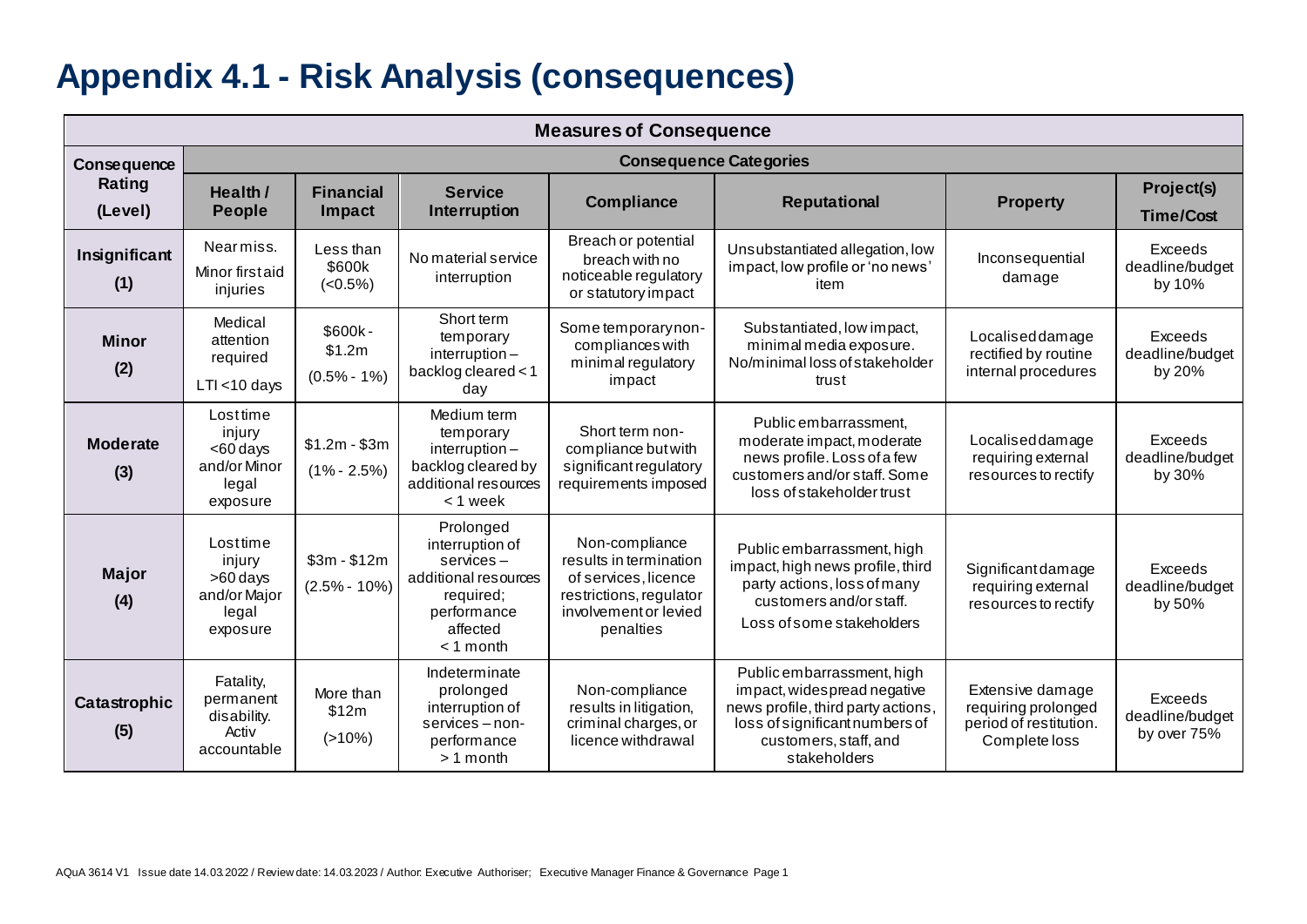# <span id="page-21-0"></span>**Appendix 4.2 - Risk Analysis (likelihood, existing controls & risk ratings)**

|              | <b>Measures of Likelihood</b>   |                                                                                        |                               |  |  |
|--------------|---------------------------------|----------------------------------------------------------------------------------------|-------------------------------|--|--|
| Level        | Rating                          | <b>Description</b>                                                                     | <b>Frequency</b>              |  |  |
| 5            | <b>Almost</b><br><b>Certain</b> | The event is expected to occur in most<br>circumstances (>90% chance)                  | At least once per<br>year     |  |  |
| 4            | Likely                          | The event will probably occur; more likely<br>than not<br>(>50% chance)                | At least once in 2<br>years   |  |  |
| 3            | <b>Possible</b>                 | The event might occur at some time (20%<br>chance)                                     | At least once in 5<br>years   |  |  |
| $\mathbf{2}$ | <b>Unlikely</b>                 | Remote chance of the event occurring;<br>surprised if it happens<br>(<10% chance)      | At least once in<br>10 years  |  |  |
|              | Rare                            | The event may occur in exceptional<br>circumstances; highly unexpected (<5%<br>chance) | Less than once<br>in 15 years |  |  |

|                                 | <b>Risk Rating Matrix</b> |               |                 |                 |                 |                 |
|---------------------------------|---------------------------|---------------|-----------------|-----------------|-----------------|-----------------|
| <b>Consequence</b>              |                           | Insignificant | <b>Minor</b>    | <b>Moderate</b> | <b>Major</b>    | Catastrophic    |
| Likelihood                      |                           | $\mathbf{1}$  | $\overline{2}$  | 3               | 4               | 5               |
| <b>Almost</b><br><b>Certain</b> | $\overline{A}$            | Low           | <b>Moderate</b> | <b>High</b>     | <b>Extreme</b>  | <b>Extreme</b>  |
| <b>Likely</b>                   | B                         | Low           | <b>Moderate</b> | <b>High</b>     | <b>High</b>     | <b>Extreme</b>  |
| <b>Possible</b>                 | $\mathbf C$               | Insignificant | Low             | <b>Moderate</b> | <b>High</b>     | <b>High</b>     |
| <b>Unlikely</b>                 | D                         | Insignificant | Low             | Low             | <b>Moderate</b> | <b>Moderate</b> |
| Rare                            | E                         | Insignificant | Insignificant   | Insignificant   | Low             | <b>Moderate</b> |

|                    | <b>Existing control ratings</b>               |                                                                                                                                                          |  |  |  |
|--------------------|-----------------------------------------------|----------------------------------------------------------------------------------------------------------------------------------------------------------|--|--|--|
| Rating             | <b>Foreseeable</b>                            | <b>Description</b>                                                                                                                                       |  |  |  |
| <b>Effective</b>   | There is little scope for<br>improvement.     | Processes/Controls operating as intended and<br>aligned with policies & procedures.<br>Subject to ongoing monitoring.<br>Reviewed and tested frequently. |  |  |  |
| <b>Adequate</b>    | There is some scope for<br>improvement.       | Processes/Controls generally operating as<br>intended, however inadequacies exist.<br>Limited monitoring.<br>Reviewed and tested, but not frequently.    |  |  |  |
| <b>Ineffective</b> | There is a need for<br>improvement or action. | Processes/Controls not operating as intended,<br>do not exist, or are not being complied with.<br>Have not been reviewed or tested for some<br>time.     |  |  |  |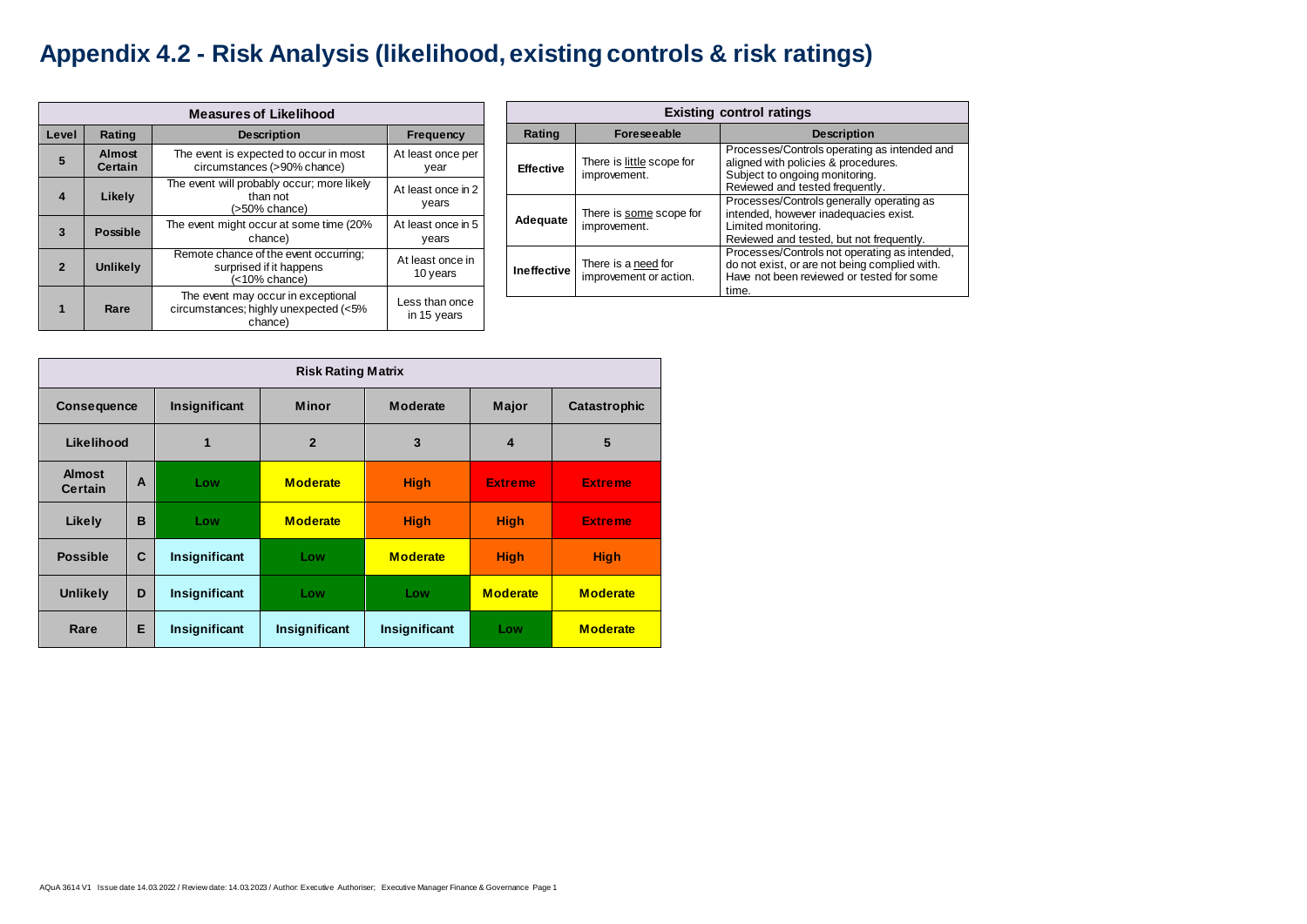## **Appendix 5 - Risk Evaluation**

<span id="page-22-0"></span>

| <b>Risk Ranking</b><br>(Residual Risk Rating evaluated against Risk Appetite Statements - the degree the risk is acceptable) |                                            |                                                                                                                                                                                            |                                      |  |
|------------------------------------------------------------------------------------------------------------------------------|--------------------------------------------|--------------------------------------------------------------------------------------------------------------------------------------------------------------------------------------------|--------------------------------------|--|
| <b>Risk Rank</b>                                                                                                             | <b>Description</b>                         | <b>Criteria</b>                                                                                                                                                                            | <b>Responsibility</b>                |  |
| <b>INSIGNIFICANT</b>                                                                                                         | Acceptable                                 | Risk acceptable within controls managed by application of<br><b>Policy &amp; Procedures</b>                                                                                                | Team Leader/Site Manager             |  |
| <b>LOW</b>                                                                                                                   | Acceptable                                 | Risk acceptable with adequate controls, managed by<br>routine procedures and subject to annual monitoring                                                                                  | <b>Operations/Functional Manager</b> |  |
| <b>MODERATE</b>                                                                                                              | <b>Monitor</b>                             | Risk acceptable with adequate controls, managed by senior<br>management & specific procedures and subject to semi-<br>annual monitoring                                                    | <b>Operations/Functional Manager</b> |  |
| <b>HIGH</b>                                                                                                                  | <b>Urgent Attention</b><br><b>Required</b> | Risk acceptable with effective controls, managed by<br>executive and subject to monthly monitoring                                                                                         | <b>Executive</b><br>Team             |  |
| <b>EXTREME</b>                                                                                                               | <b>Unacceptable</b>                        | Risk only acceptable with effective controls and action<br>plans explored and implemented where possible, managed<br>by highest level of authority and subject to continuous<br>monitoring | <b>CEO &amp; Board</b>               |  |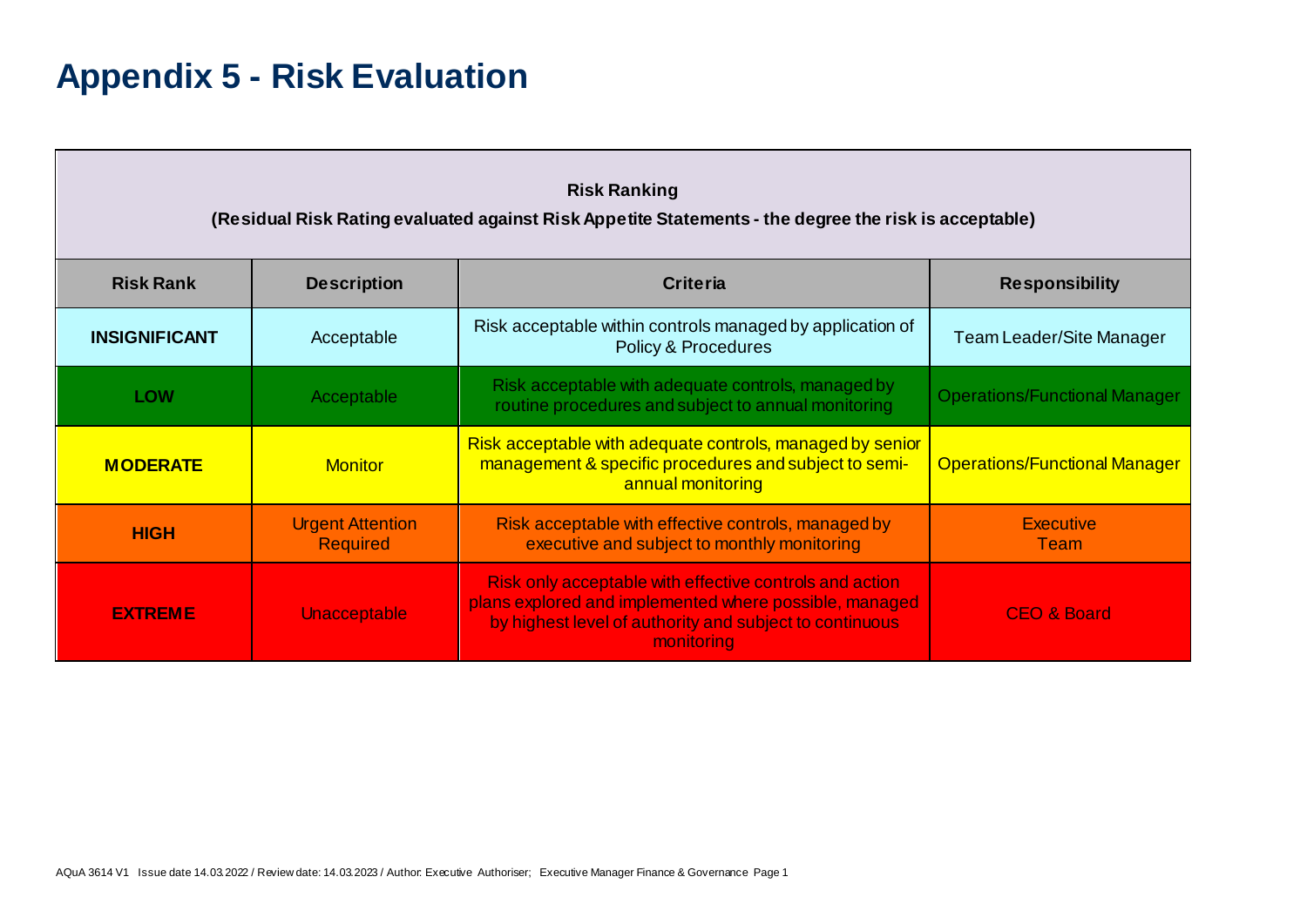# <span id="page-23-0"></span>**Appendix 6 - Treatment Options**

The following options are available for treating risks and may be applied individually or in combination, with due consideration of risk appetite:

| <b>TREATMENT OPTION</b> | <b>ACTION/OUTCOME</b>                                                                                                                                                                        |
|-------------------------|----------------------------------------------------------------------------------------------------------------------------------------------------------------------------------------------|
| Avoid the risk          | Not to proceed with the activity or choosing an alternative approach to<br>$\bullet$<br>achieve the same outcome.                                                                            |
|                         | Note: Aim is risk management, not aversion.<br>$\bullet$                                                                                                                                     |
| Reduce/Mitigate         | Reduce the likelihood – improving management controls and<br>$\bullet$<br>procedures.                                                                                                        |
|                         | Reduce the consequence – putting in place strategies to minimise<br>$\bullet$<br>adverse consequences, e.g. contingency planning, Business<br>Continuity Plan, liability cover in contracts. |
| Share/Transfer the risk | Shifting responsibility for a risk to another party by contract or<br>$\bullet$<br>insurance. Can be transferred as a whole or shared.                                                       |
|                         | Note: contractual transference of risk is rarely absolute – there will<br>$\bullet$<br>commonly be some impact to G8.                                                                        |
| Retain/Accept the risk  | Controls are deemed appropriate.<br>$\bullet$                                                                                                                                                |
|                         | There must be monitored, and contingency plans developed where<br>$\bullet$<br>appropriate.                                                                                                  |